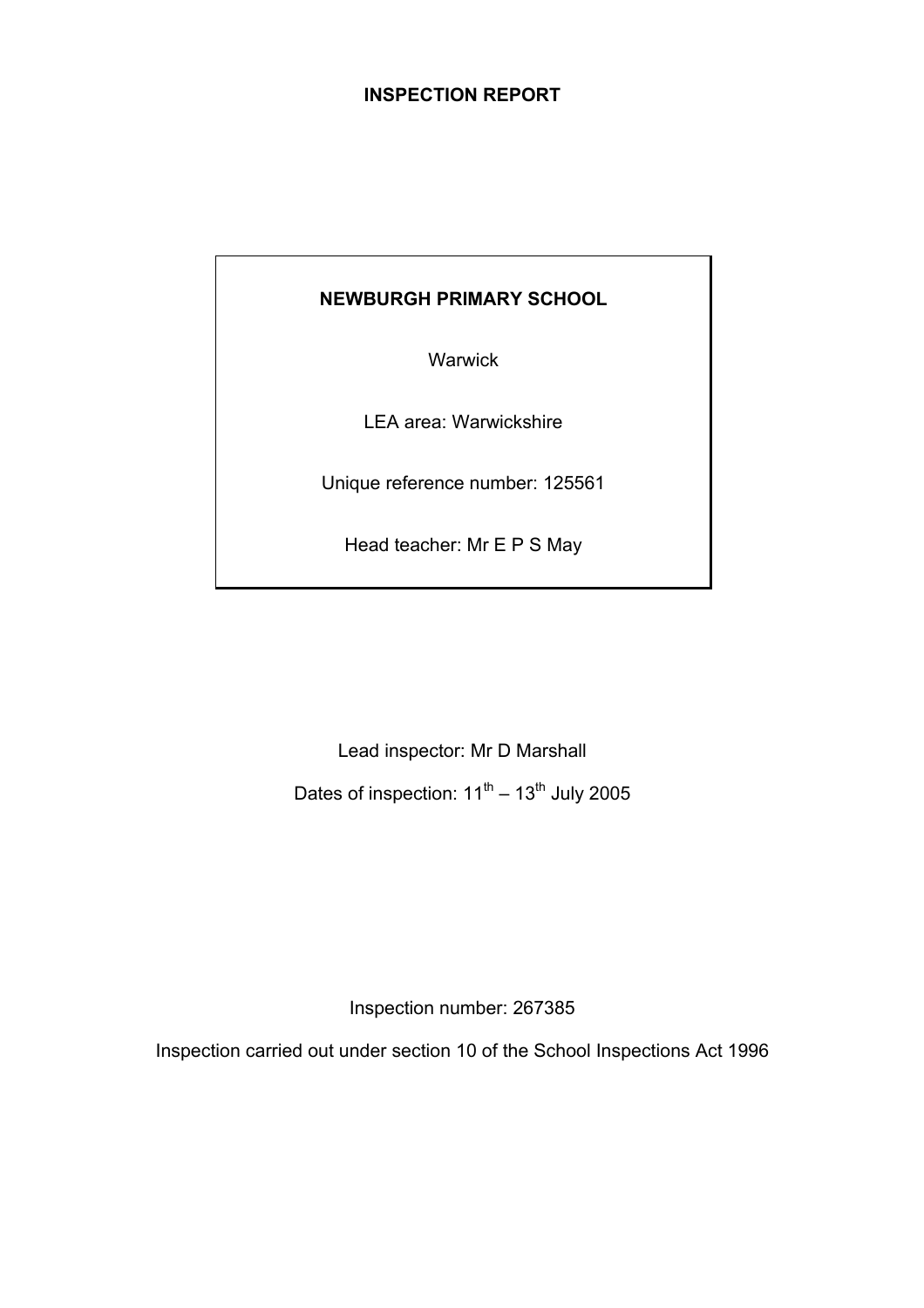### © Crown copyright 2005

This report may be reproduced in whole or in part for non-commercial educational purposes, provided that all extracts quoted are reproduced verbatim without adaptation and on condition that the source and date thereof are stated.

Further copies of this report are obtainable from the school. Under the School Inspections Act 1996, the school must provide a copy of this report and/or its summary free of charge to certain categories of people. A charge not exceeding the full cost of reproduction may be made for any other copies supplied.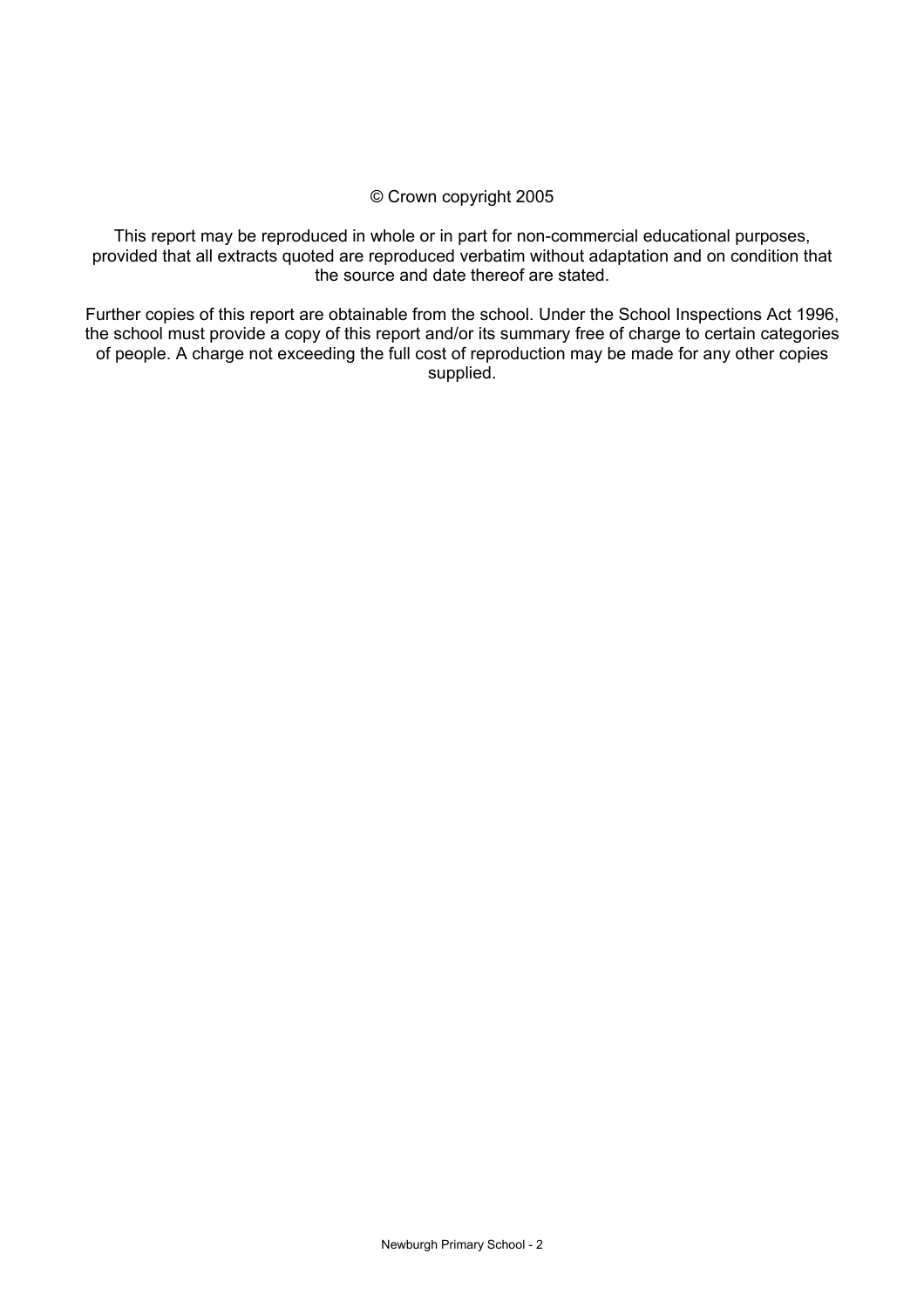## **INFORMATION ABOUT THE SCHOOL**

| Type of school:              | Primary                         |
|------------------------------|---------------------------------|
| School category:             | Community                       |
| Age range of pupils:         | 4 to 11                         |
| Gender of pupils:            | Mixed                           |
| Number on roll:              | 146                             |
| School address:              | Kipling Avenue<br>Warwick       |
| Postcode:                    | Warwickshire<br><b>CV34 6LD</b> |
| Telephone number:            | 01926 775453                    |
| Fax number:                  | 01926 775438                    |
| Appropriate authority:       | Local education authority       |
| Name of chair of governors:  | Mr F Pocock                     |
| Date of previous inspection: | March 1999                      |

## **CHARACTERISTICS OF THE SCHOOL**

Newburgh Primary School is on the outskirts of Warwick. The school serves a wide area but the overwhelming majority of the pupils are drawn from the surrounding large estate. There are 146 pupils on roll at present but the roll fluctuates; there are six classes and eight teachers, some of whom are part-time. Pupils' level of attainment is below average on entry to the school. The number of pupils claiming free school meals is currently around the national average. The number of pupils with special educational needs is again around the national average. There are three pupils with statements of specific need, which is above the national average. There is a high level of pupil mobility.

Attendance is above the national average. There have been no exclusions. The percentage of pupils from ethnic background is low and below the national average. Currently there are no pupils with English as an additional language or at an early stage of language acquisition.

The school received an Achievement Award in 2003 and FA Charter Status in 2004. The school is involved with the University of the First Age, and an Independent State School Partnership to raise standards in writing for the older pupils. A new head teacher was appointed from Easter of this year after the school had been without a permanent head teacher for almost two years.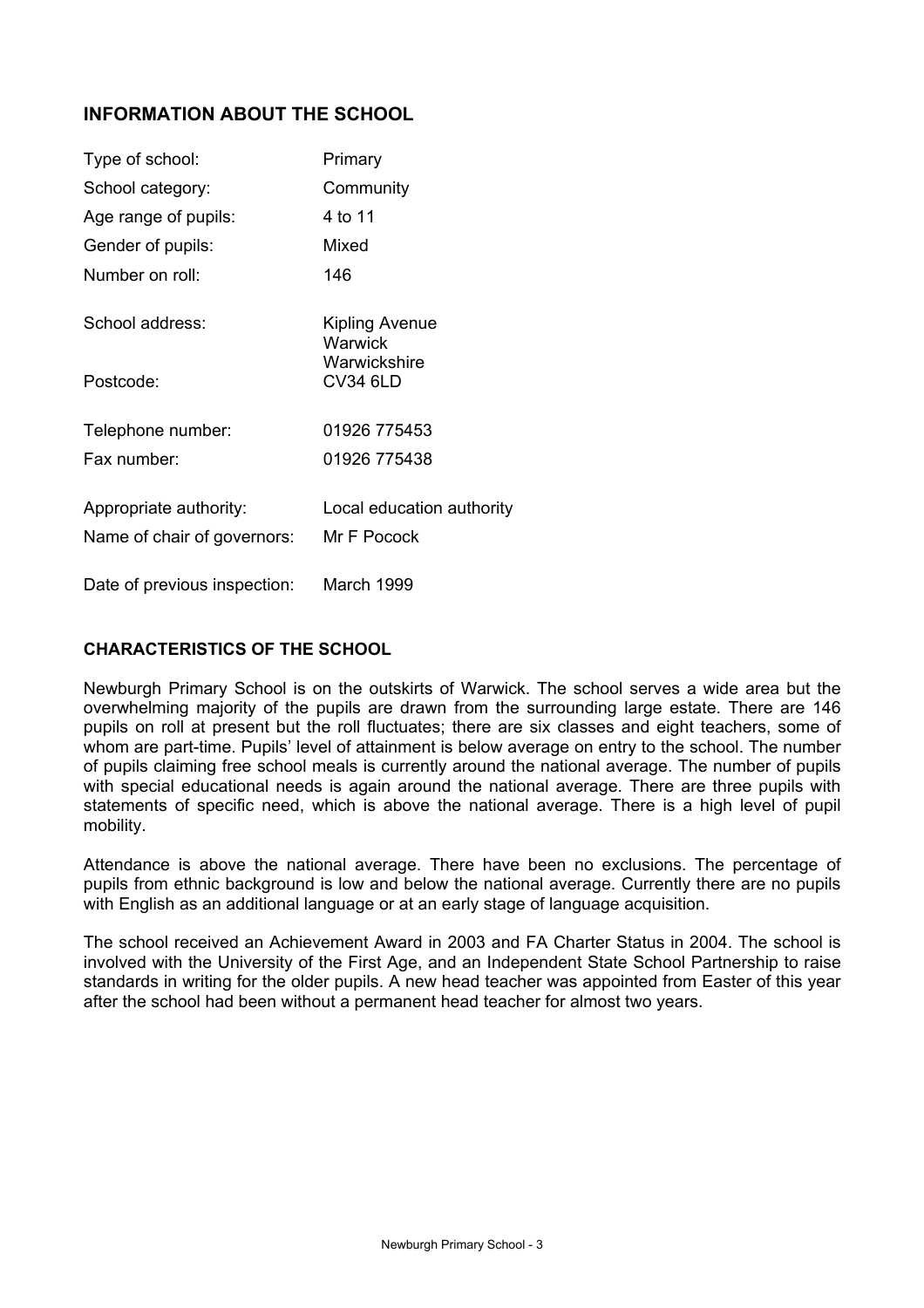## **INFORMATION ABOUT THE INSPECTION TEAM**

| Members of the inspection team |                          |                | <b>Subject responsibilities</b>          |
|--------------------------------|--------------------------|----------------|------------------------------------------|
| 27681                          | David Marshall           | Lead inspector | Science                                  |
|                                |                          |                | Physical education                       |
|                                |                          |                | Information and communication technology |
|                                |                          |                | Music                                    |
|                                |                          |                | <b>Foundation Stage</b>                  |
| 14141                          | <b>Ernest Marshall</b>   | Lay inspector  |                                          |
| 18703                          | <b>Christine Canniff</b> | Team inspector | English                                  |
|                                |                          |                | Art and design                           |
|                                |                          |                | Design and technology                    |
|                                |                          |                | Religious education                      |
| 20404                          | John Evans               | Team inspector | <b>Mathematics</b>                       |
|                                |                          |                | History                                  |
|                                |                          |                | Geography                                |
|                                |                          |                | Special educational needs                |

The inspection contractor was:

peakschoolhaus Ltd

 BPS Business Centre Brake Lane Boughton Newark-on-Trent Nottinghamshire NG22 9HQ

Any concerns or complaints about the inspection or the report should be made initially to the inspection contractor. The procedures are set out in the leaflet *'Complaining about Ofsted Inspections'*, which is available from Ofsted Publications Centre (telephone 07002 637833) or Ofsted's website (www.ofsted.gov.uk).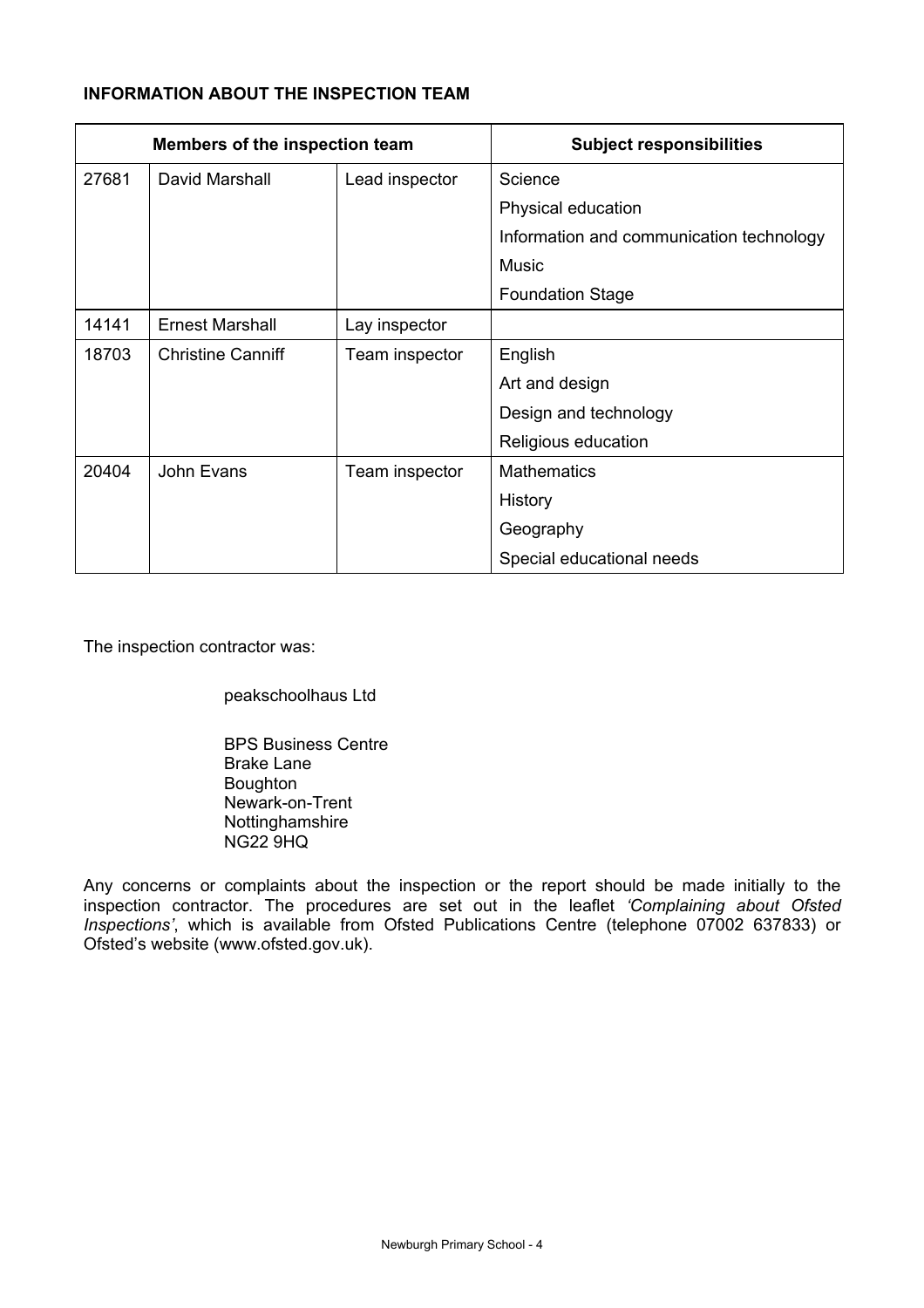## **REPORT CONTENTS**

|                                                                                                                                    | Page           |
|------------------------------------------------------------------------------------------------------------------------------------|----------------|
| <b>PART A: SUMMARY OF THE REPORT</b>                                                                                               | $\overline{7}$ |
| <b>PART B: COMMENTARY ON THE MAIN INSPECTION FINDINGS</b>                                                                          |                |
| <b>STANDARDS ACHIEVED BY PUPILS</b>                                                                                                | 10             |
| Standards achieved in areas of learning and subjects                                                                               |                |
| Pupils' attitudes, values and other personal qualities                                                                             |                |
| <b>QUALITY OF EDUCATION PROVIDED BY THE SCHOOL</b>                                                                                 | 13             |
| Teaching and learning<br>The curriculum<br>Care, guidance and support<br>Partnership with parents, other schools and the community |                |
| <b>LEADERSHIP AND MANAGEMENT</b>                                                                                                   | 18             |
| <b>PART C: THE QUALITY OF EDUCATION IN AREAS OF LEARNING AND</b><br><b>SUBJECTS</b>                                                | 20             |
| AREAS OF LEARNING IN THE FOUNDATION STAGE                                                                                          |                |
| <b>SUBJECTS IN KEY STAGES 1 AND 2</b>                                                                                              |                |
| <b>PART D: SUMMARY OF THE MAIN INSPECTION JUDGEMENTS</b>                                                                           | 32             |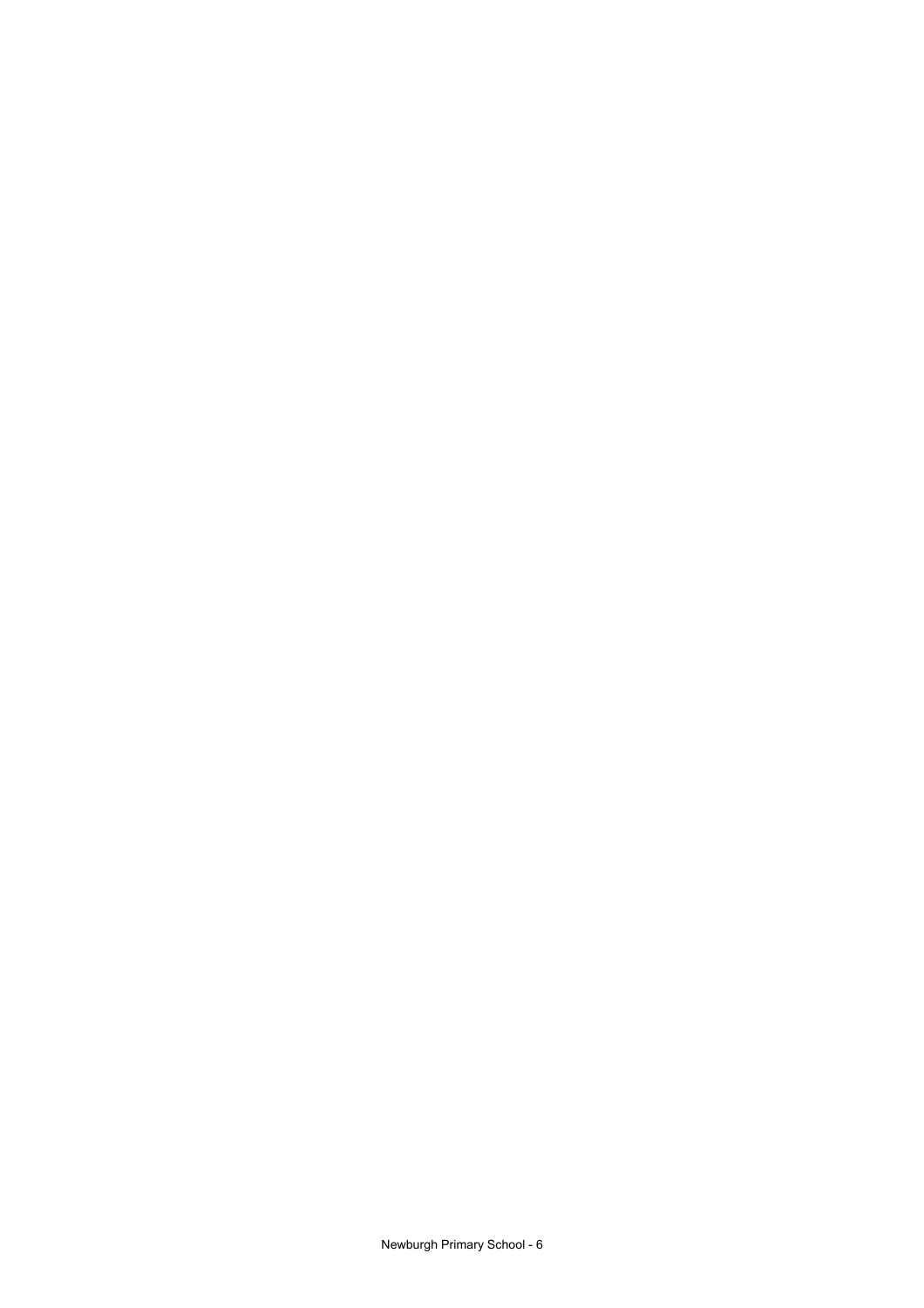# **PART A: SUMMARY OF THE REPORT**

## **OVERALL EVALUATION**

**Newburgh Primary School is a sound school that is improving**. Its caring ethos results in the effective personal development of all pupils. Pupils achieve satisfactorily overall, and have begun to make good progress recently, but standards in many subjects are too low by the end of Year 6. The school is now well led and managed satisfactorily. The school is now providing satisfactory value for money.

## **The school's main strengths and weaknesses are:**

- All pupils are included, made welcome and achieve well in their personal development.
- Pupils achieve satisfactorily academically. However, in some subjects, such as mathematics, standards are not high enough due to the inconsistent use of assessment information.
- Good provision in the Foundation Stage means children make a good start to their education.
- The head teacher provides good leadership.
- The governors do not monitor the school's provision sufficiently to provide effective support.
- The school has good links with parents and very good links with the local community.

Since the school was inspected in 1999 the rate of improvement has been satisfactory. In the last term the new head teacher has created a much greater sense of teamwork and staff are now working hard to correct the weaknesses identified at the time of the last inspection with a good deal of success, but this improvement was delayed for too long. A school improvement plan to cover all major aspects of the school, with good priorities, is in place. All staff now have job descriptions and a clear understanding of their roles and responsibilities. Information provided for parents is good. Assessment procedures have improved overall. However, the use of the information gained is not yet being used effectively and there is significant improvement still to be made. Pupils' spiritual development has improved and is now good.

| <b>Results in National</b><br>Curriculum tests at the end |      | similar schools |      |      |
|-----------------------------------------------------------|------|-----------------|------|------|
| of Year 6, compared with:                                 | 2002 | 2003            | 2004 | 2004 |
| English                                                   |      |                 |      |      |
| <b>Mathematics</b>                                        |      |                 |      | В    |
| Science                                                   |      |                 |      |      |

## **STANDARDS ACHIEVED**

*Key: A - well above average; B – above average; C – average; D – below average; E – well below average Similar schools are those whose pupils attained similarly at the end of Year 2.* 

**Overall achievement is satisfactory throughout the school.** Children start in the reception class with below average skills in all areas of learning. Although children are well taught, standards remain below average overall, but particularly in their language development. However, standards are average in children's physical and personal development. Pupils work hard in Years 1 and 2 and achieve well, and standards are average in English, mathematics and science by the end of Year 2. In Years 3 to 6 the achievement of pupils varies a great deal. By the end of this Year 6 unconfirmed results in the national tests show pupils' standards to be average for their age in English and science but below average in mathematics. These findings do not reflect the grades in the table above for 2004, as pupils' achievements have improved in English but worsened in mathematics. The good standards in science have been maintained. By the time they leave, pupils achieve above expected standards in some aspects of information and communication technology (ICT). Pupils with special educational needs achieve satisfactorily.

**Provision for pupils' spiritual, moral, social and cultural development is good.** Pupils are enthusiastic, have positive attitudes and enjoy coming to school. Their behaviour is good and they form very good relationships, help each other well and enjoy each other's success. There are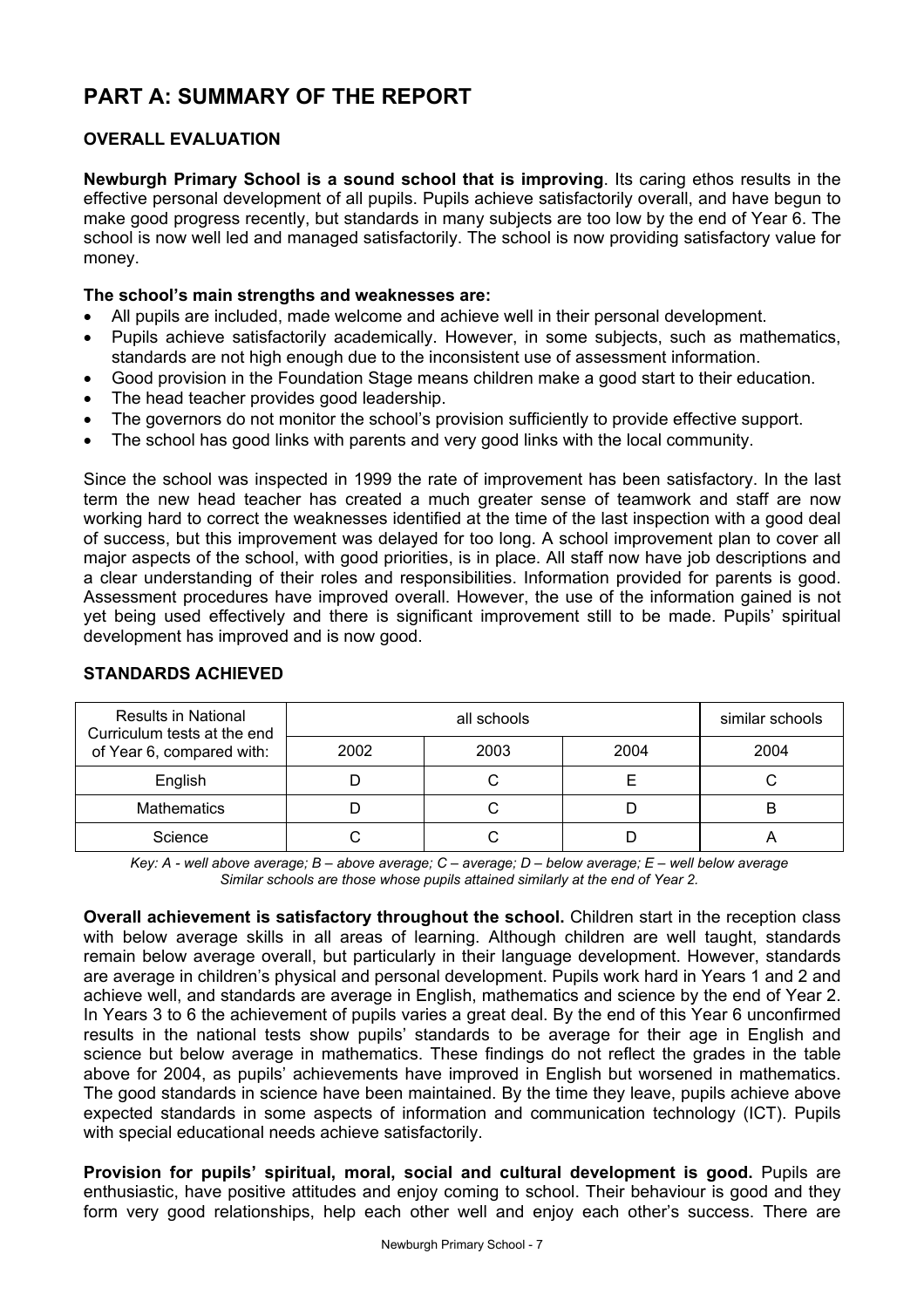limited, but improving, opportunities for pupils to appreciate their place in today's multi-cultural society. Pupils' attendance and punctuality are good.

## **QUALITY OF EDUCATION**

**The quality of education provided by the school is satisfactory.** Although most lessons observed during the inspection were good, **the quality of teaching and learning is satisfactory overall** because of significant variations across the school. In the Foundation Stage, the teaching is good and helps children to settle into school well so that they make good progress in their learning and develop good learning habits. In Years 1 and 2 the quality of teaching is never less than satisfactory, and is good where the management of behaviour and the encouragement to learn given to pupils are consistent. In Years 3 to 6, teaching is satisfactory overall. Teachers use praise well to modify behaviour and reward good work. They give clear instructions to pupils and listen carefully to pupils' replies and questions, and show they value them all. Teachers know their pupils well. Assessment information about what pupils know, understand and can do in English and science is detailed, but not always used well to make the work relevant to pupils' needs and to build on their previous learning. In other subjects assessment procedures are now being applied, but it is still too soon to judge their effectiveness. The teaching and support of pupils with special educational needs are sound. There are sufficient support staff, teachers and resources to meet their needs and the detail in pupils' individual education plans is satisfactory. Overall the school provides a satisfactory, well-balanced curriculum, with a good level of extra-curricular and additional activities. However, literacy and numeracy skills are not consistently used in other subjects. Partnerships with parents are good and very good with the local community. Parents are kept well informed of their children's progress. The school provides effective care for all of its pupils.

## **LEADERSHIP AND MANAGEMENT**

**Leadership and management are satisfactory.** The new head teacher provides good leadership that promotes an ethos that supports and welcomes all pupils and has made the school popular in the community. He has already established a clear school improvement plan that enables the management to be satisfactory. The staff now work as a team who share a vision for future improvement. Their willingness to take on new responsibilities demonstrates a good level of commitment to enhancing achievement. This has been successful for pupils' personal development. However, there has not yet been time for other changes to have been effective in raising standards in their subjects. From a poor position that led to the school's deficit budget, governance is now satisfactory. Although the governors have begun to organise their work better, make a sound contribution to school improvement and ensure the school meets all statutory requirements, they still take few opportunities to monitor the school's performance or the outcomes of decisions they have made.

## **PARENTS' AND PUPILS' VIEWS OF THE SCHOOL**

Parents have an increasingly high regard for the school and feel a part of the school's current development. The pupils enjoy school and recognise that they are well supported.

## **IMPROVEMENTS NEEDED**

The most important things the school should do to improve are:

1. Raise the level of pupils' achievement by –

a) Building on the recent improvements in the quality of and use of assessment and recording procedures to monitor pupils' attainment better in most subjects and to inform the planning of what pupils will be learning.

b) Setting targets for improvement for all pupils that are individual, precise and measurable. 2. Improve the monitoring role of the governing body so that governors understand the school's priorities better and act as a critical friend and challenge the work of the head and staff.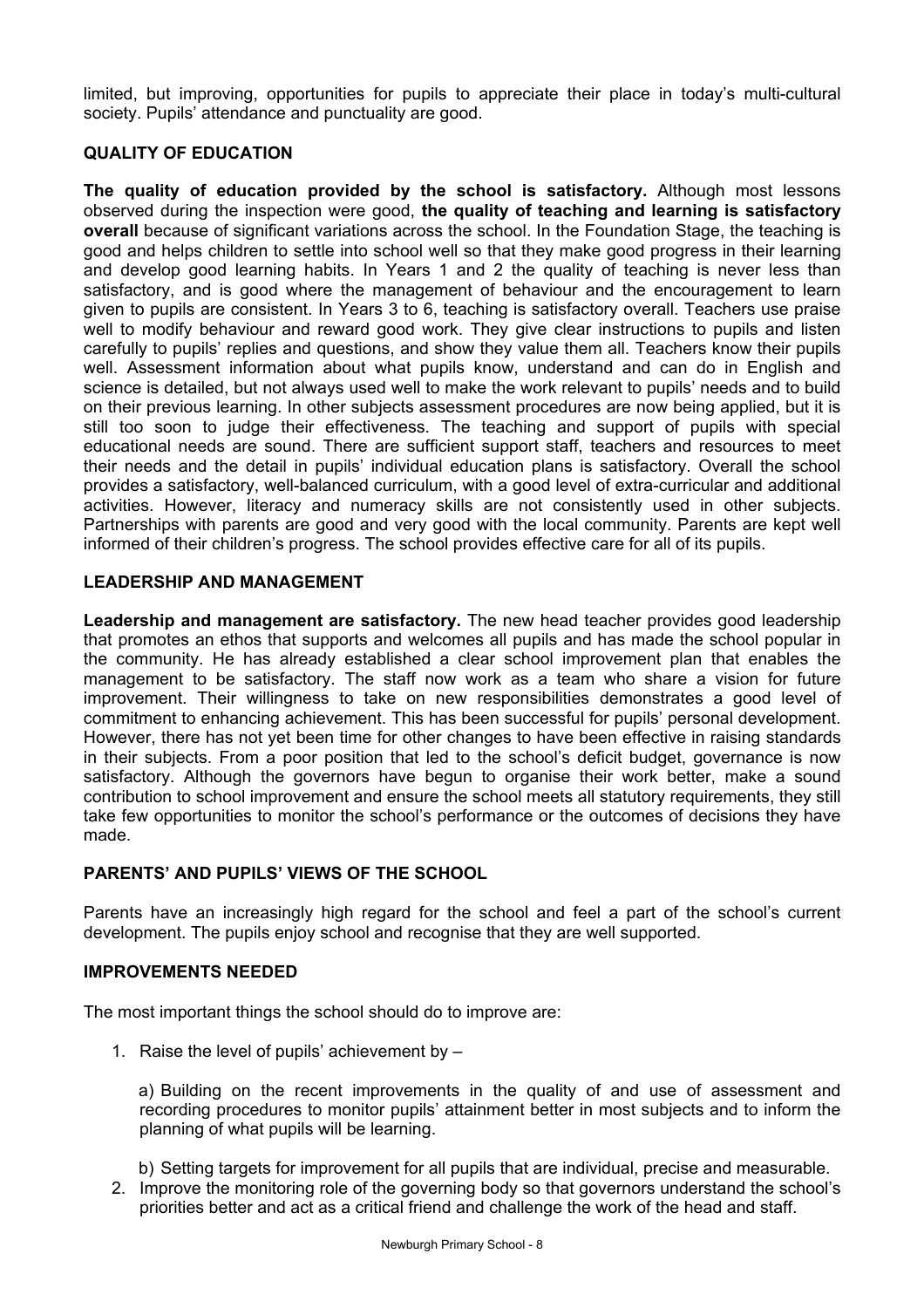# **PART B: COMMENTARY ON THE INSPECTION FINDINGS**

## **STANDARDS ACHIEVED BY PUPILS**

## **Standards achieved in areas of learning and subjects**

Achievement is good in the Foundation Stage and satisfactory throughout the rest of the school. Standards are below average in mathematics, and average in English and science in Year 6.

### **Main strengths and weaknesses**

- The good teaching and learning ensure that children in the Foundation Stage achieve well.
- Good provision means that progress in reading, writing, science and mathematics is good in Years 1 and 2.
- Achievement in English, mathematics and science in Years 3 to 6 varies a great deal. Most pupils progress satisfactorily but many could often do better.
- Standards in some aspects of ICT are above average by the time pupils leave the school.

### **Commentary**

1. The provision for children in the reception year is good. Good teaching and curriculum planning give the school the capacity to continue its current effective standard of provision. All children make good progress from a below average starting point. Their attainment is average in physical development and personal development by the time they enter Year 1. Although they achieve well, they attain below average standards in the goals set for them in the other areas of learning. Reception children with special educational needs are identified quickly and made good progress in the lessons observed.

## *Standards in national tests at the end of Year 2 – average point scores in 2004*

| Standards in: | School results | National results |
|---------------|----------------|------------------|
| Reading       | 16.9 (15.9)    | 15.8(15.7)       |
| Writing       | 15.4 (13.6)    | 14.6 (14.6)      |
| Mathematics   | 17.2(16.0)     | 16.2 (16.3)      |

*There were 19 pupils in the year group. Figures in brackets are for the previous year* 

2. Results of tests in English, mathematics and science taken by seven year olds in 2004 showed significant improvement on those achieved in 2003. Children enter the school with prior attainment generally below average for their age. Results in national tests in reading, writing and mathematics taken by seven year olds have improved over the past three years above the national trend of improvement. Compared to all schools, pupils' attainment in 2004 was above average in reading, writing and mathematics. The number of pupils reaching the higher levels in reading, writing and mathematics was also above average. Unconfirmed results for 2005 show that standards have been maintained at this good level.

#### *Standards in national tests at the end of Year 6 – average point scores in 2004*

| Standards in: | School results | National results |
|---------------|----------------|------------------|
| English       | 25.3(27.0)     | 26.9 (26.8)      |
| Mathematics   | 26.1 (27.4)    | 27.0 (26.8)      |
| Science       | 28.2 (28.7)    | 28.6 (28.6)      |

*There were 29 pupils in the year group. Figures in brackets are for the previous year*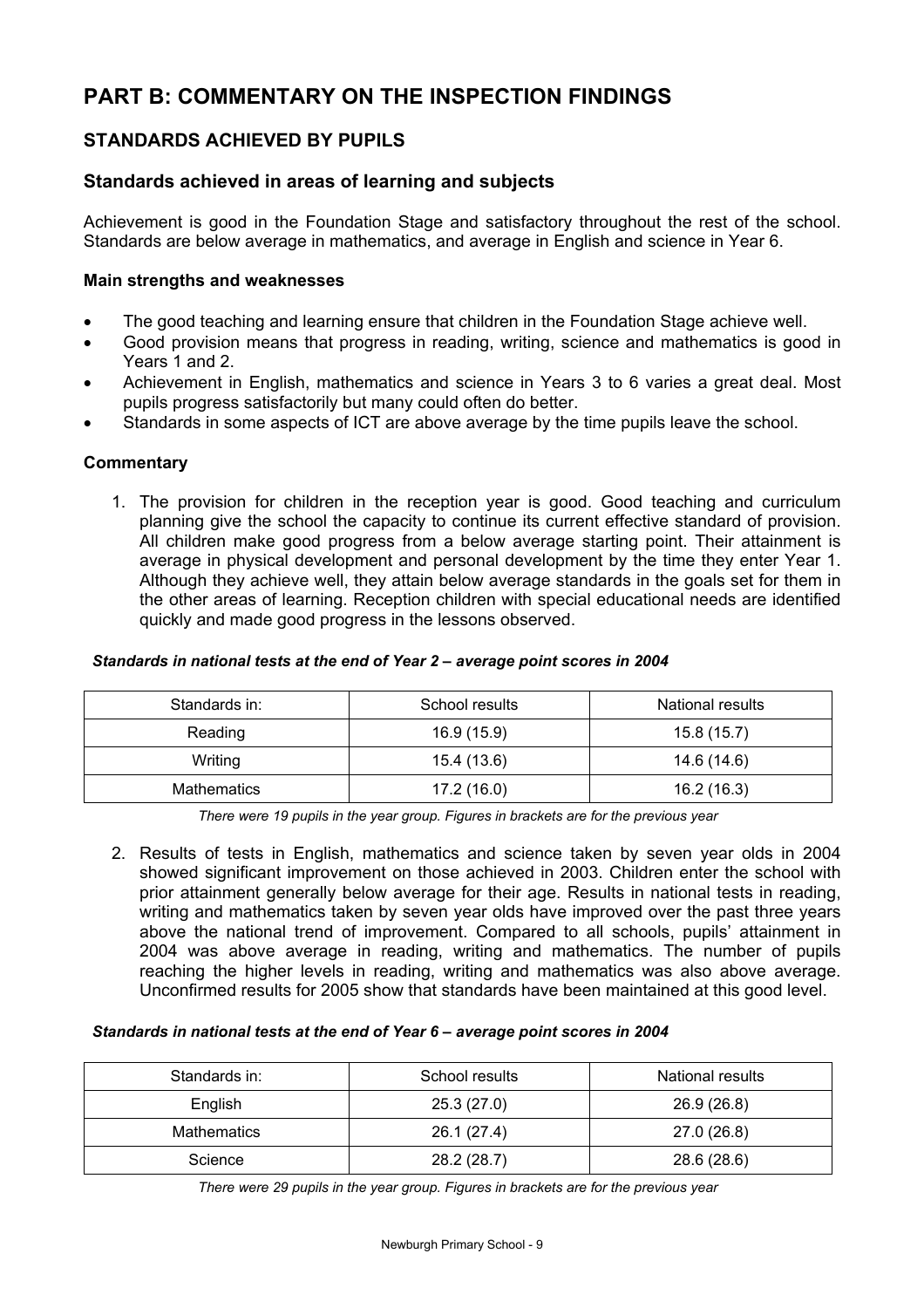- 3. Compared with their prior attainment at the age of seven, pupils at the end of Year 6 in 2004 made good progress overall. Compared with national results, the numbers achieving expected levels for their age was well below average in English and below average in mathematics and in science. By comparison with similar schools in 2004 the relative progress made by pupils between the ages of seven and eleven – known as the value added measure – was above the national average. Pupils' work is improving in English and this year's test results are set to rise because many of the Year 6 pupils are currently working at average levels in English and science. However, there has been a fall in standards in mathematics.
- 4. Standards in English by the end of Year 2 are broadly average. Standards in reading are at the expected levels. Pupils' writing in Year 2 shows a satisfactory grasp of grammar, punctuation and spelling. However, use of their writing skills is only satisfactory, because pupils do not have enough opportunities to use their skills in other subjects or to write at length and this slows pupils' progress. The majority of pupils achieve the expected level in Year 2 but too few are achieving the higher levels. By the end of Year 6, pupils achieve standards that are broadly average. Standards are beginning to rise again following a fall in national test results in 2004. The improving standards in Year 6 are an outcome of the emphasis the school has placed on the development of pupils' writing skills and the good teaching in this year group. In addition there are now good procedures in place to address boys' underachievement that are beginning to have a positive impact. Standards in speaking and listening rise from below average on entry to the school to average by the time pupils leave. Most pupils speak clearly and with growing confidence. Standards overall are now higher at the end of Years 2 and 6 than those reported at the last inspection.
- 5. In mathematics, by the end of Year 2, a majority of pupils reaches the expected level. Progress has improved and overall, by the end of Year 2, pupils do well when compared with pupils in schools of similar type and show suitable knowledge of addition and subtraction and work out some simple problems. Most also understand shapes and measures at a suitable level, and know how to classify objects and show information in simple block graphs. Pupils' ability to apply mathematics, solve problems and choose which method to use when answering a mathematical question is less developed. The current cohort of Year 6 pupils made unsatisfactory progress from the point at which they entered Year 3. Attainment overall is below average and pupils do less well than those in similar schools. Standards have fallen over the last two years. Most pupils who exceeded the expected levels by the end of Year 2 continued to do well and went on to exceed the expected standard by the end of Year 6. However, many pupils of average and below average ability made poor progress and a significant proportion of these pupils failed to reach the targets set for them. The weaknesses in mathematics are to be found in a wide range of different aspects relating to number, shape, data handling and problem solving. This results from shortcomings in the school's procedures for assessment and planning.
- 6. In science, pupils have made good progress in understanding basic scientific skills and principles by the end of Year 2. They are especially good at knowing how to conduct experiments and record them. This work is carefully built on throughout the school, with pupils acquiring a good range of understanding of fair tests, animal and plant habitats, and forces. Standards throughout the school are now average and there is a rising trend of improvement as pupils consolidate their skills well by the end of Year 6. Unconfirmed results of this year's national tests in Year 6 show an above average level of attainment when compared with pupils in similar schools.
- 7. Standards in the word-processing and modelling aspects of ICT are above those expected of pupils in Year 6. Throughout the school pupils make good progress and achieve well. The improved resources and scheme of work provide a clear learning structure that ensures the progression of skills.
- 8. The achievement of pupils with special educational needs is satisfactory. This reflects the sound quality of provision. Pupils' personal and social needs are met well and, as a result,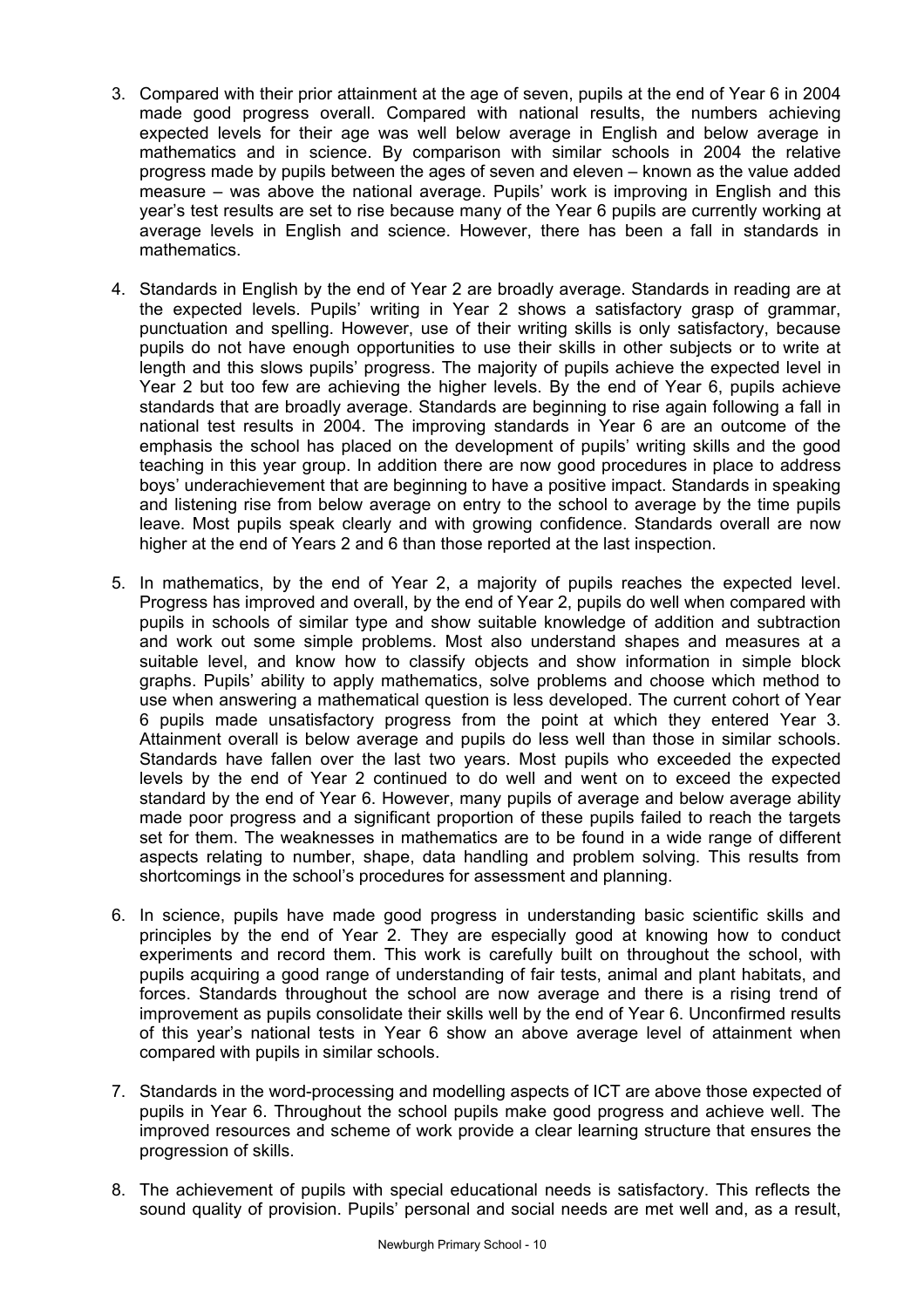pupils progress well in these areas. Shortcomings in the school's developing assessment procedures mean that pupils' classroom learning is not always as accurately targeted as it should be and, as a result, pupils' progress in this aspect of their learning is no better than satisfactory.

## **Pupils' attitudes, values and other personal qualities**

Pupils' attendance is above the national average for primary schools and is good. Punctuality is also good. Pupils' spiritual, moral, social and cultural development is good overall with strengths in their moral and social development.

## **Main strengths and weaknesses**

- High expectations of behaviour and conduct have a positive effect on relationships and respect.
- Very good social and moral development leads to establishing very good relationships in school which help to ensure the school is a happy community.
- Very good attitudes and good behaviour in class contribute positively to learning and progress.
- Good attendance and punctuality show pupils' liking for school and their keenness to learn.
- Good personal development promotion by the school enables pupils to become more mature and independent.

- 9. The school has given priority to raising standards of conduct and has ensured pupils are well aware of the expectations. Pupils have responded well and show good awareness of the difference between right and wrong and what will or will not be acceptable behaviour. They are expected to show respect for others and to work hard, and they do. Lessons are made interesting and so pupils concentrate and work co-operatively with others when asked. Pupils respond well, show an ability to work productively in pairs or groups and will take turns or share resources sensibly. They can concentrate on the given tasks and try to please. Pupils are happy to show their completed work and talk about it. The very good relationships can also be seen in the separate infants' and juniors' playground areas where pupils play well together and show respect for each other. There is no evidence of bullying or other harassment. When all pupils share the field area, the Year 6 pupils look after the younger ones well.
- 10. Pupils behave very well in class and can be trusted to work independently if required. Teachers set good examples of conduct and treat all pupils fairly and as individuals. In return, pupils show mutual respect for the adults in the classrooms and have confidence to ask for help if needed. The very good attitudes and behaviour shown enable staff to concentrate on teaching and spend little or no time on disciplinary matters. This helps pupils to make good progress.
- 11. Pupils enjoy coming to school. Attendance rates are above the national average for primary schools and still rising. There is no unauthorised absence recorded. Punctuality is good. Parents and carers are encouraged to ensure attendance remains high and the school is trying new ways to further improve the position.
- 12. Within the good overall provision for promoting pupils' personal development, the provision for their moral and social development is very good. Good spiritual development comes through music and art, both of which the pupils enjoy, and a programme of themed assemblies. Through history topics and a good range of relevant off-site visits and visiting speakers, pupils have gained a good awareness of their own culture. Their knowledge of other cultures and faiths together with the impact of living in a modern multi-cultural society is less well developed and is satisfactory.
- 13. Pupils are given additional tasks to enable them develop a sense of responsibility and awareness of the needs of others. Election to the school council is a good example of pupils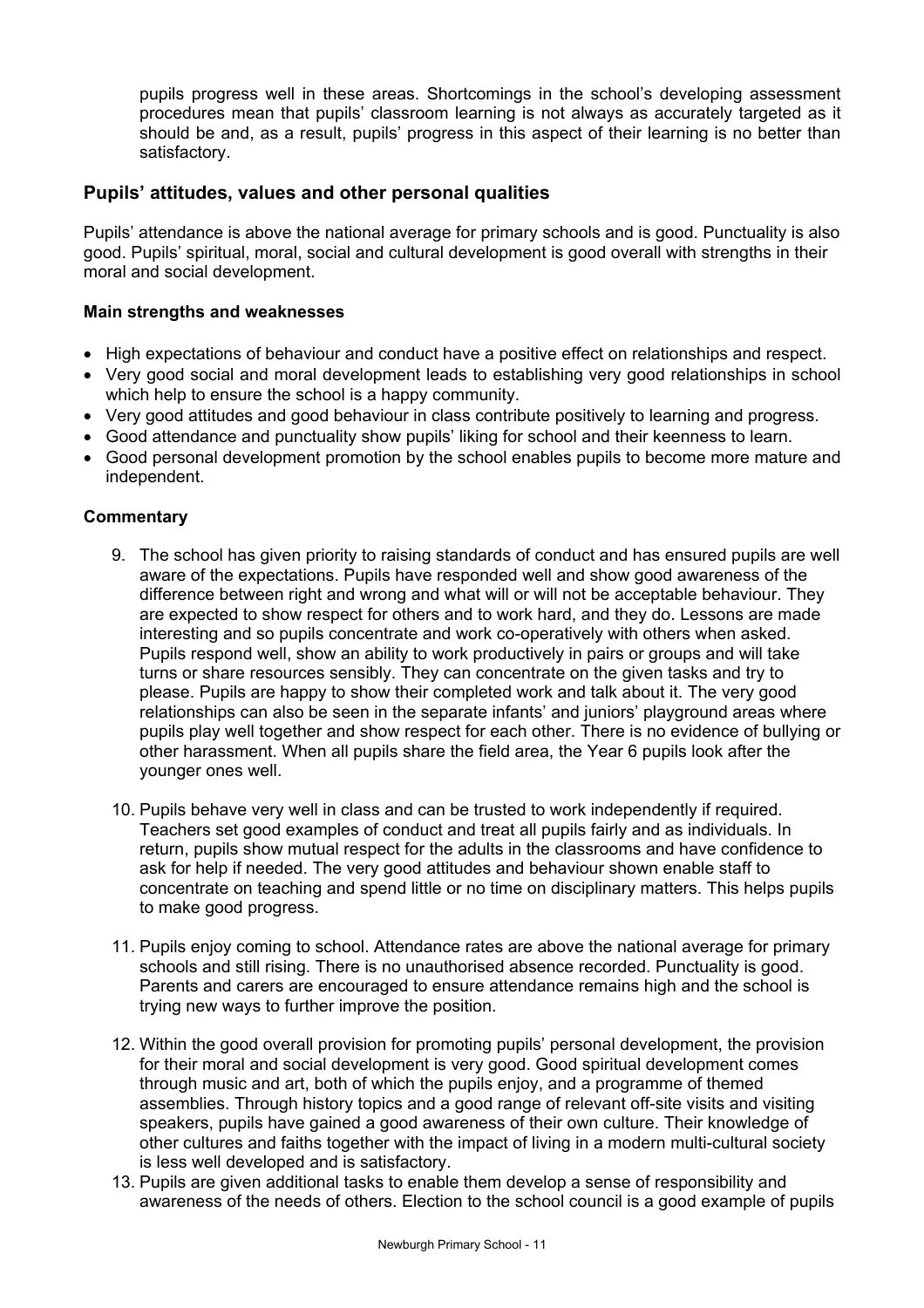working as a team to improve the school for everyone. Pupils set up the equipment for assembly, keep the library clean and tidy, and carry out litter-picking around the school. Year 6 pupils look after children from the reception class and help them when changing their library books. Involvement in events for local and national charities gives them the opportunity to recognise the needs of the wider community and provides further encouragement for pupils to become more mature.

### *Attendance in the latest complete reporting year (%) 2003/04*

| Authorised absence |       | Unauthorised absence |     |
|--------------------|-------|----------------------|-----|
| School data<br>4.4 |       | School data          |     |
| National data      | ا . ن | National data        | J.4 |

*The table gives the percentage of half days (sessions) missed through absence for the latest complete reporting year.*

## **QUALITY OF EDUCATION PROVIDED BY THE SCHOOL**

The quality of education provided by the school is satisfactory. Teaching and learning are sound throughout the school and so pupils achieve satisfactorily. The use of assessment information is unsatisfactory. There is good provision for pupils' support, care and guidance. The school has good links with other schools and very good links with the local community.

## **Teaching and learning**

Teaching and learning are satisfactory throughout the school. Assessment is unsatisfactory overall.

## **Main strengths and weaknesses**

- Teachers motivate and manage pupils well, promoting very good relationships and behaviour.
- Lesson planning is detailed and thorough, giving most lessons purpose and drive.
- Assessment procedures are detailed in English, mathematics and science, but the use of assessment information requires significant improvement.
- Teaching for pupils with special educational needs is good and this promotes good achievement.

## **Commentary**

#### *Summary of teaching observed during the inspection in 22 lessons*

| Excellent | Very good | Good | Satisfactory | Unsatisfactory | Poor | Very poor |
|-----------|-----------|------|--------------|----------------|------|-----------|
|           |           |      |              |                |      |           |

*The table gives the number of lessons observed in each of the seven categories used to make judgements about lessons; figures in brackets show percentages where 30 or more lessons are seen.* 

- 14. Teaching observed on the inspection was good overall. However, one of the teachers observed was a very experienced supply teacher and not a member of the regular teaching staff. The impact of the very good teaching of the older pupils by the new head teacher is having a beneficial effect on how well all pupils are learning. The care and enthusiasm currently shown by teachers enable pupils to achieve well. All teachers and assistants have good knowledge of pupils and their families. This knowledge, however, is more commonly applied to pupils' personal development, and therefore is more effective in this area, than to their academic development.
- 15. The quality of teaching in the Foundation Stage reflects good subject knowledge and skilled management. The teacher and classroom assistants provide a broad, interesting curriculum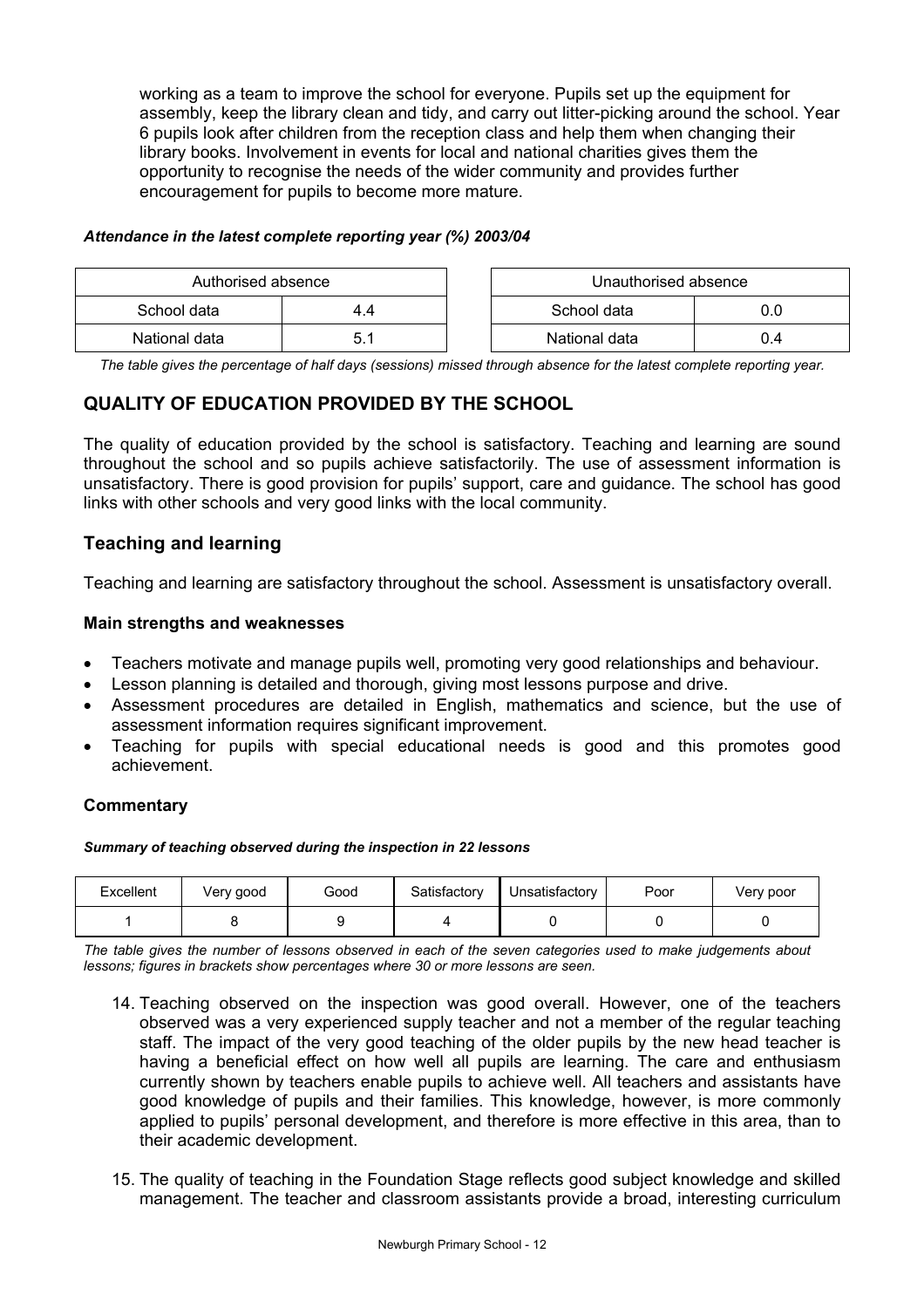that engages children effectively. They draw on their knowledge of individual children to ensure that learning is relevant to children's developing needs. Expectations in terms of learning and social skills are consistent and the attention to detail results in good progress overall and suitable challenge for all children, including the most able. Effective and wellorganised classroom support helps to ensure that the least able children also progress satisfactorily and gain satisfaction from learning. As a result, all children are making sound progress.

- 16. The sound, and often good, teaching in Years 1 and 2 generally turns pupils' energy and enthusiasm to good account, to inspire progress in learning. Carefully targeted questioning and appreciation of the ideas they encounter motivate pupils and carry learning forward well. Teachers manage pupils well, insisting on and securing high standards of behaviour. In Years 3 to 6, teachers plan lessons carefully and make sure classroom assistants work effectively in all classes, valuably enhancing the quality of teaching and learning. However, the use of assessment information in some of these year groups is limited. Greater attention to individual pupils' needs as identified by the analysis of test results is required to make lessons more challenging to enhance learning. This better attention to individual needs would also provide the necessary improvement in the range of opportunities for pupils to use literacy, numeracy and ICT skills in other subjects, and make the work more practical and interesting so that pupils' high levels of interest and enthusiasm show in all subjects.
- 17. The teaching of pupils with special educational needs is satisfactory. Classroom assistants work effectively with individuals and groups of pupils, building pupils' personal confidence by means of encouragement, apt praise and recognition. They establish warm, constructive relationships characterised by trust and partnership in pursuing improvement. Weaknesses in the school's overall assessment procedures mean that the identification of and planning for pupils with special educational needs are not always as effective as they should be. This limits the precision of planning for some pupils with special educational needs and, consequently, their achievement.
- 18. All teachers use informal assessments to gauge all pupils' understanding in lessons. The information from these checks on pupils' progress is not, however, used consistently by all teachers to modify the plans for the next lesson to meet the needs of pupils with different levels of ability. As a result lessons are not always sufficiently challenging. There is a good school policy for marking pupils' written work that encourages the frequent use of feedback to pupils, which is related to the aims for learning in the lesson. Most, but not all, teachers mark pupils' work carefully, giving each pupil clear advice on how to improve. These arrangements, when applied consistently, motivate pupils, encourage positive attitudes to learning and promote good progress. Homework is used satisfactorily to support pupils' progress throughout the school.

## **The curriculum**

The quality of the curriculum is satisfactory. Opportunities for enrichment throughout the school are good. Accommodation and staffing are good, and resources are satisfactory.

#### **Main strengths and weaknesses**

- Curriculum planning does not relate fully to the needs of all pupils.
- The school makes good use of visits and visitors to widen and enrich pupils' learning experiences.
- Opportunities for pupils to take part in a varied programme of extra-curricular activities are good.
- Staffing and resources are well matched to the curriculum.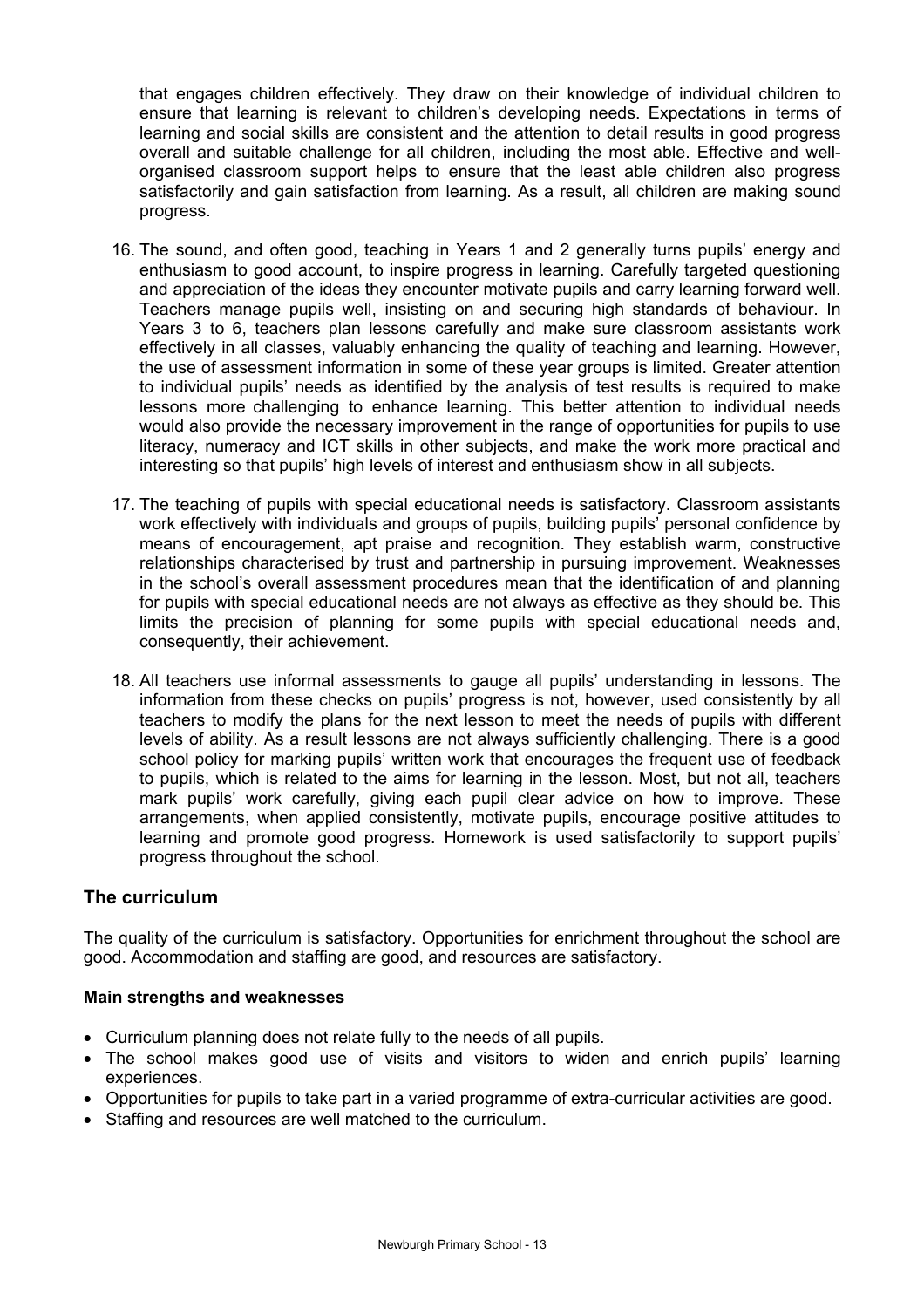- 19. The curriculum is broad and balanced and includes all the subjects of the National Curriculum and religious education. The recent introduction of a coherent programme of work for religious education and an effective programme for personal, social and health education ensures that the curriculum fully meets statutory requirements. The head teacher has clear priorities for improving the school's curriculum and has made a start by adapting it to ensure that there is sufficient time allocated to all subjects. However, curriculum planning does not fully reflect the key skills and knowledge that individuals and groups need to develop so that these key skills can be addressed systematically. This is because evaluation and assessment of pupils' learning are not precise enough. Teachers are beginning to take a more integrated approach to planning so that pupils use and develop their skills, such as literacy, in different subjects. However, the school has yet to take a more consistent approach so that the curriculum is covered in greater depth and pupils' learning given added interest and meaning.
- 20. The curriculum for pupils with special educational needs is satisfactory. Individual education plans provide satisfactory overall guidance in securing provision but reflect some of the weaknesses of the school's overall procedures for assessing, recording and planning. The targets set are sometimes too vague and general to guide provision effectively or to be checked accurately for effectiveness. The cycle of assessment linked to planning is generally unclear. This slows progress, though it is to some extent compensated for by the close personal attention that teachers and classroom assistants provide.
- 21. A wide-ranging programme of interesting visits and visitors gives good support to the curriculum. The school makes good use of outside expertise to enrich pupils' experiences and promote their personal development. These include visits to museums and places of historical and environmental interest, visits from theatre groups and musicians, and representatives of the community services, such as the police. These opportunities support the school's commitment to giving pupils experiences outside their normal daily lives in addition to enhancing pupils' learning. Pupils have good opportunities to work with local artists and these extend pupils' skills and provide new insights into different art forms and ways of working. Well-planned residential visits broaden pupils' experiences and provide very good opportunities for pupils to take part in a wide range of exciting and challenging outdoor activities. These visits make a significant contribution to pupils' spiritual, moral, social and cultural development.
- 22. The school offers pupils a good range of extra-curricular clubs that meet the interests and aptitudes of pupils of different ages, and further extend the skills they acquire in lessons. These include a school magazine club and gardening as well as good opportunities to take part in arts and sporting activities. The school takes part in events with other local schools, including competitive sports tournaments and musical performances. Pupils were very excited about their participation in the forthcoming Impact Arts Summer School.
- 23. The school building is spacious and there is ample space for pupils to carry out all activities of the curriculum appropriately. Colourful and informative displays throughout the school contribute to the pleasant learning environment. The new library is bright and cheerful and provides a stimulating learning environment, but due to the newness of this resource pupils have yet to become familiar with the library systems. There is a spacious field and very good opportunities for the pupils to practise a range of physical skills on the adventure climbing apparatus. The school is well staffed so that younger pupils work in classes, which contain a lower than average number of pupils. Teachers and teaching assistants work well together as a team. A dedicated team of support staff give pupils effective help and support by ensuring that all pupils have access to the curriculum.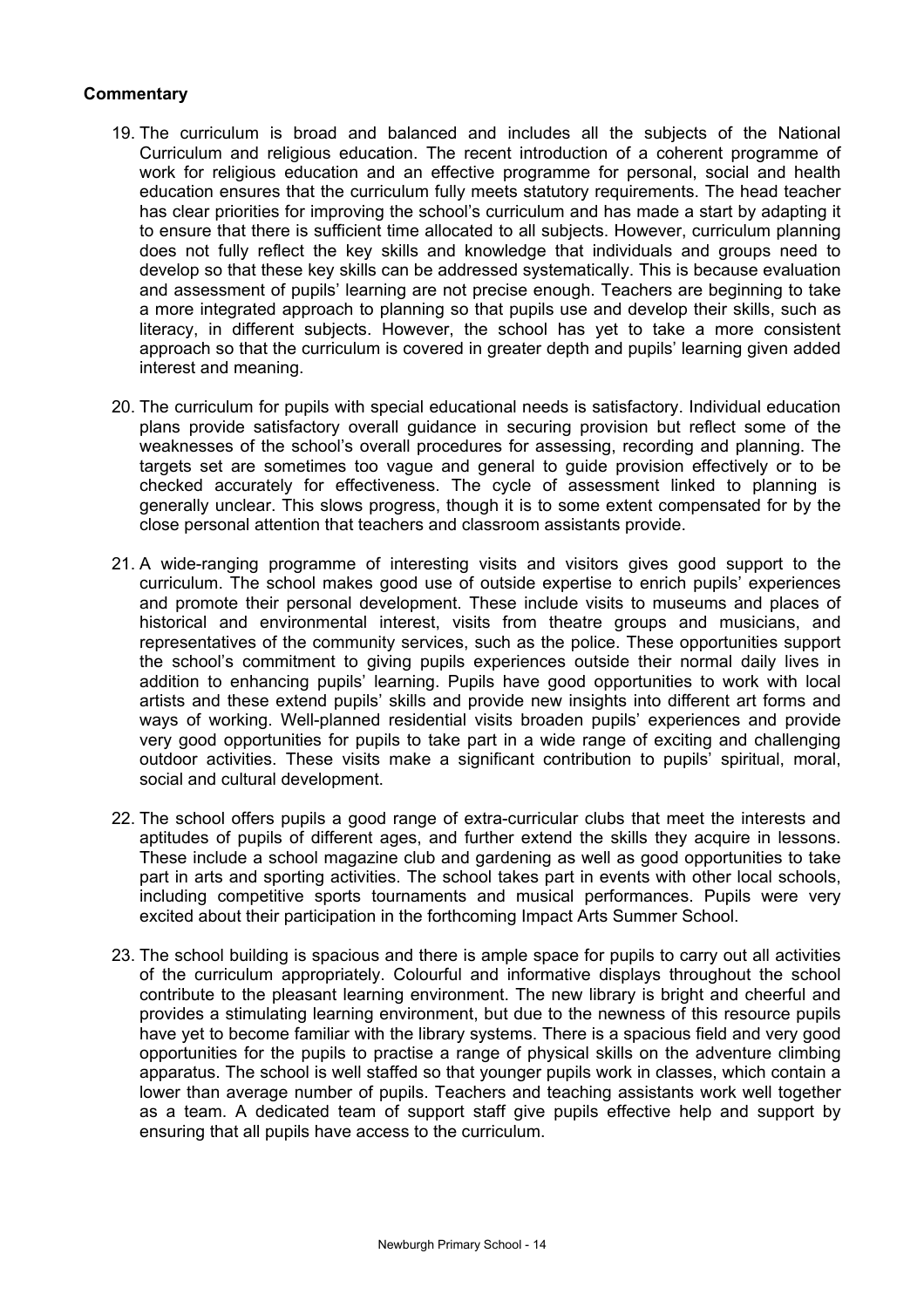## **Care, guidance and support**

The school's procedures for safeguarding pupils' health safety and welfare are good. The support, advice and guidance provided are satisfactory. The school has good procedures for obtaining pupils' views and opinions and uses them effectively for school improvement.

#### **Main strengths and weaknesses**

- The systematic approach to health and safety issues ensures that pupils can work and play in a safe environment.
- Very good relationships between pupils and staff give pupils confidence to seek advice and guidance when needed.
- Well-planned induction into the reception class ensures pupils can settle in quickly and begin to make good progress.

- 24. This is a caring school where every pupil matters and is treated fairly. Pupils identified as having special educational needs are given additional support by the school's own staff and by visiting specialists. This helps them to make progress and achieve well. The staff and governing body work together effectively to provide a good standard of safety and welfare. Inspection and reporting systems are well organised. Statutory testing of equipment is carried out and regular fire drills held and evaluated. Risk assessments are prepared for off and on-site activities. Pupils are well supervised throughout the school day and going home time is carefully controlled to ensure all younger pupils are met by a known parent or carer. Medicines are properly controlled and first aid arrangements are good. Safe practices are followed during lessons, especially where health and safety could be an issue, such as physical education, science and design and technology, and there are strict rules about safe access to the Internet. Statutory requirements in relation to child protection matters are met. Staff are aware of their roles and responsibilities.
- 25. The school has developed good trusting relationships between staff and pupils. This shows in the mutual respect seen in class and around the school and has given pupils the confidence to approach the staff for help and advice if they feel worried or concerned. Staff continually monitor pupils' academic progress and also observe their personal development characteristics as they progress through each year group. This accumulated knowledge enables the staff to give advice and support that is relevant to the pupils' needs and will enable them to make progress.
- 26. The main nursery that children come from is located on the school's site next to the reception class. This enables the reception teacher to pay regular visits throughout the year to the nursery and get to know the children well. Nursery children make several return visits during the summer term and join in the activities provided. Parents and children are given a half-day induction session and comprehensive information on what will be taught and how parents can help at home. The prospective pupils are informally assessed to determine any potential problems or special needs. All new children begin on the same day in the new autumn term and parents can stay if necessary. The regular contact ensures children can gain trust in the reception and develop the confidence to make good early progress.
- 27. The school actively seeks the views and opinions of pupils using questionnaires and class teachers' interviews with pupils' groups. The main purpose is to find out what pupils think about the nature and content of the teaching material provided, any difficulties presented and any suggestions on how it could be improved. In order to encourage pupils to gather and bring forward their own ideas for school improvement, the school has established the school council, a body of pupils representing all years from 2 to 6. This group draw ideas from their classmates or have ideas of their own to discuss with the head teacher. The council have discussed behaviour improvement, school and class rules, and ways of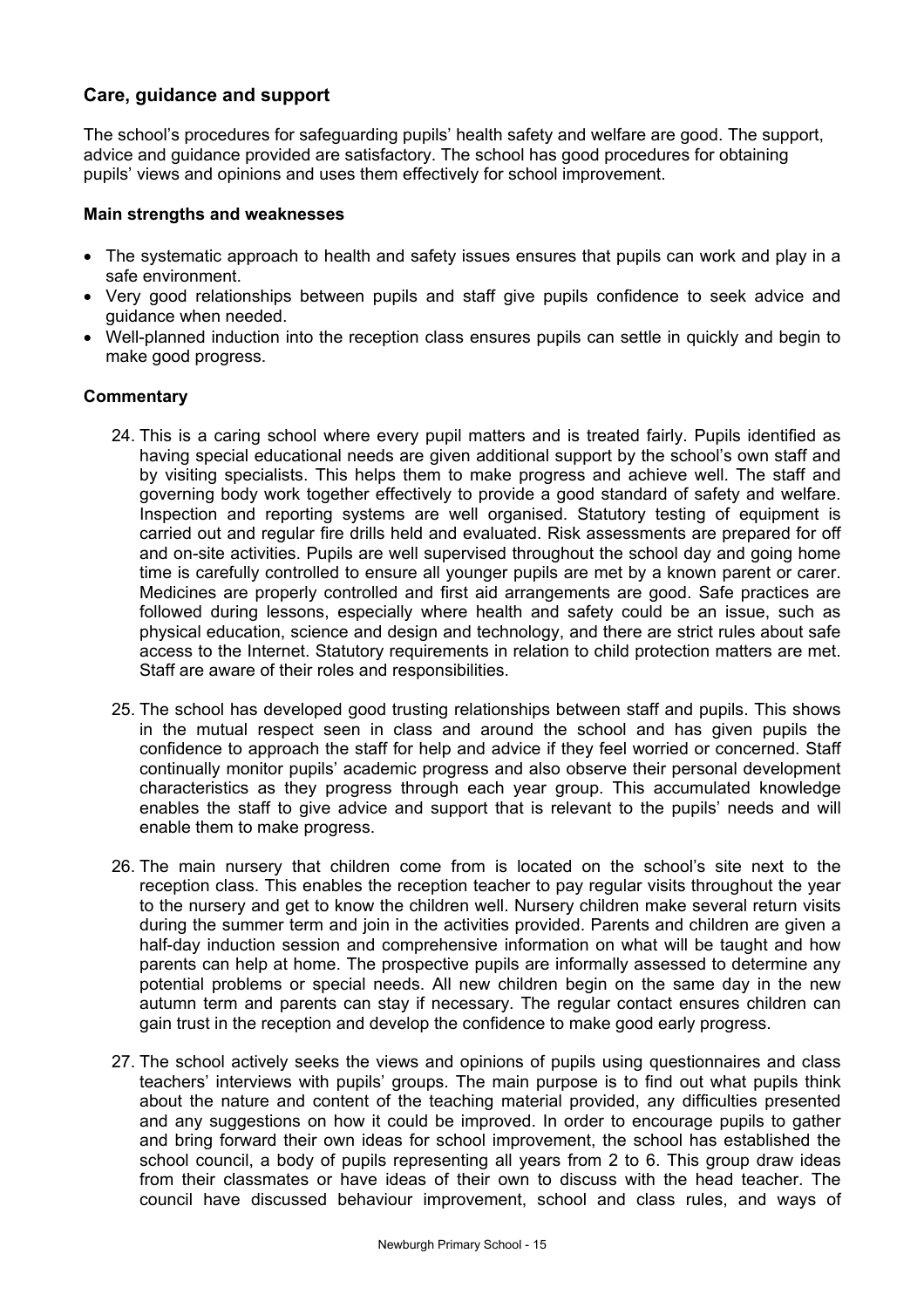improving the 'golden time' free periods, and are currently considering provision of cycle stands and ways to monitor playground activity. The council members feel they are having an impact on school improvement and that their efforts are appreciated, and inspection evidence supports this view.

## **Partnership with parents, other schools and the community**

The school's links with parents are good and make positive contributions to learning. The school has established very good links with the community and uses them effectively to support learning. Links with other schools and colleges are satisfactory overall.

### **Main strengths and weaknesses**

- Very good links with the community are used well to illustrate and enhance the curriculum.
- The good level of parental involvement in school encourages parents to take an active interest in their children's education.
- Effective arrangements for pupils' transfer to secondary education ensure continuity of progress.
- Provision of extended services in the form of 'drop-in' sessions for parents has improved but its effectiveness has yet to be assessed.

- 28. The new head teacher has worked hard to promote the school within the community. There are now a significant number of local businesses and organisations who are offering support through donations of toys and prizes for fund-raising activities organised by the parent/teacher group or by offering hospitality for off-site visits from pupils of all age groups. To develop the school as a focal point within the community, the school encourages use of the school premises by local groups. Six organisations and groups now attend regularly to use both indoor and outdoor facilities and the nursery remains well established. The new 'drop-in' sessions provided by the local area health service are becoming more widely known and the school is optimistic that the take-up will increase.
- 29. The off-site visits to local organisations are extended by visits to other sites of interest. The local farm, country parks, and historical sites are popular and used well to illustrate pupils' topic work and provide a stimulus to learning.
- 30. The head teacher and staff positively encourage parents to come into school to see their children's work and discuss any problems or concerns they may have. The head teacher is present in the playground at the beginning and end of the school day to meet parents and respond to their concerns. Consultation evenings are arranged for all parents in the autumn and spring terms and parents are invited to submit written comments following issue of pupils' annual reports in the summer term. Parents of children with special educational needs are invited to reviews of their children's educational plans and targets. Parents have responded well and there are some 18 regular helpers in school and many more support the parent /teacher association events and activities. The number of parents on the committee has trebled. Parent governors play a significant role both in school and in the community.
- 31. The school's links with other schools are used well to support staff development and make a positive contribution to learning. The school is now leading on the formation of a partner link with the local university. The school's links with the local secondary school are used effectively to improve the transfer arrangements for the Year 6 leavers. Secondary school staff visit to teach modern foreign languages and pupils have many opportunities to establish good relationships. Year 7 staff visit in the summer term to meet the leavers and transition work in English and mathematics is introduced to ensure pupils' work is continuous between the two schools. Pupils are given two full days in the secondary school as part of the induction programme and these provide opportunities to meet new classmates and share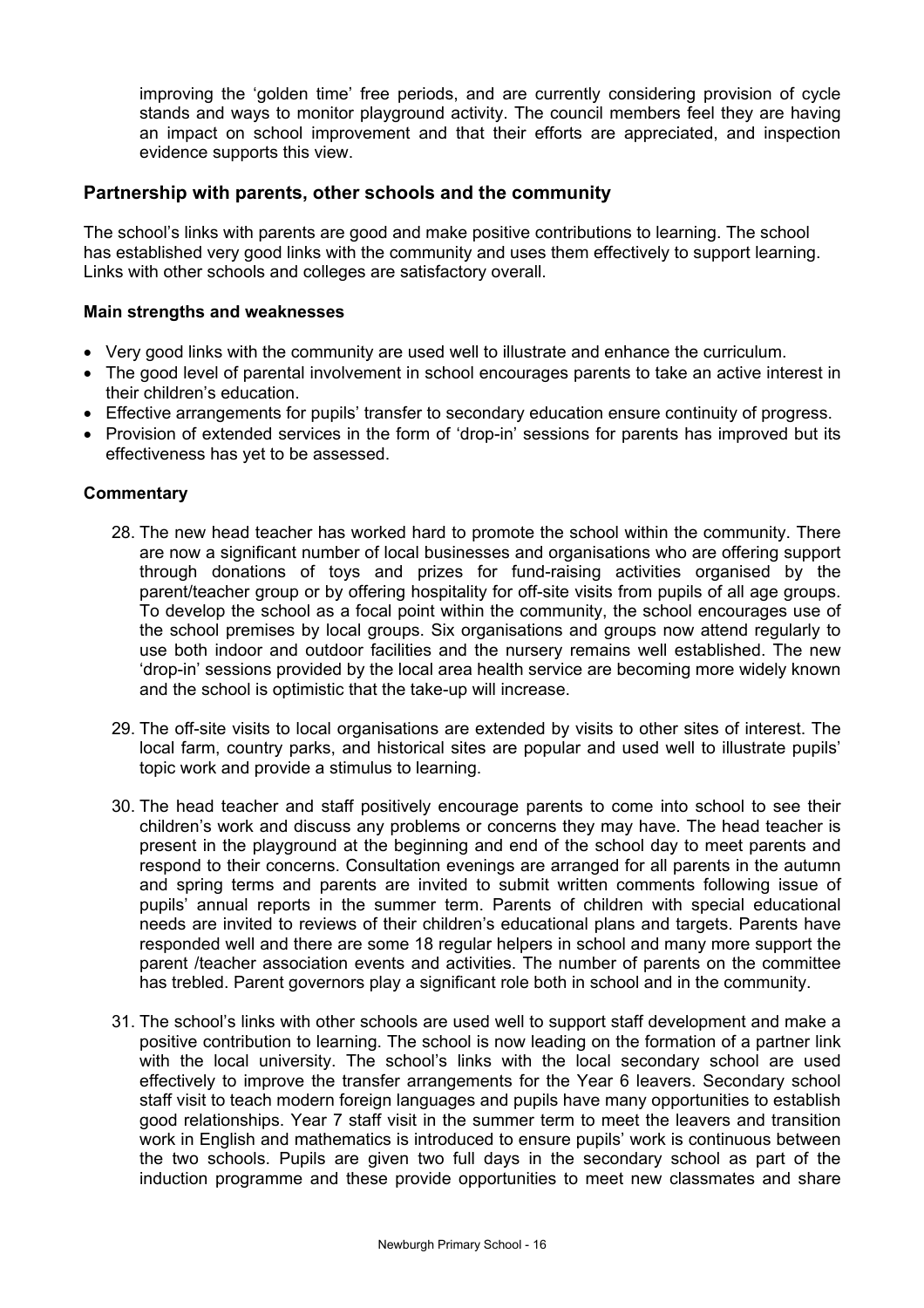sample lessons and activities. The well-planned programme ensures pupils are well prepared for the next phase of their education.

## **LEADERSHIP AND MANAGEMENT**

Leadership and management are satisfactory. Governance is satisfactory. The leadership of the head teacher is good. The leadership of other key staff is satisfactory. Management is satisfactory.

#### **Main strengths and weaknesses**

- The good leadership of the head teacher is promoting rapid improvement in key areas.
- There is increasingly effective teamwork and a strong commitment to inclusion.
- The leadership in the Foundation Stage is good.
- Financial management has been poor and has led to a serious overspend.
- The governing body does not do enough to challenge and support senior staff.

- 32. The recently appointed head teacher has already brought about significant improvement. This is seen, for example, in the much improved quality of teaching and learning and in the varied, developing links that are being forged between the school and the community. The head teacher's clear vision for the school is innovative, inspired by high aspirations and informed by secure educational knowledge. Strategic planning now focuses clearly on achievement. It reflects carefully ordered priorities and is thoughtfully designed and practical. In his overall approach to leadership and in the high quality of his own teaching, the head teacher provides a strong model for staff and pupils. This contributes to the school's warm, purposeful ethos and pupils' sense of feeling valued and secure. It is further reflected in the very good quality of relationships at all levels, in pupils' readiness to co-operate and support one another and in their very good behaviour.
- 33. Effective team work is becoming established as a key feature of the school. Teaching and non-teaching staff now work very constructively together. This improves the quality of teaching and learning and sets an example of co-operation that promotes in pupils very good attitudes to learning. All staff share a strong commitment to inclusion but this is not always as effectively put into practice as it should be. Teaching assistants working with pupils having special educational needs make a valuable contribution to their inclusion. However, the school's systems for identifying and planning for pupils' individual needs lack precision and detail. This means that some pupils, across the ability range, are not given work that challenges them at the right level and, therefore, do not progress as well as they should.
- 34. Leadership in the Foundation Stage is good and promotes good achievement. The management of special educational needs is satisfactory. The recently appointed special educational needs co-ordinator has initiated helpful development, for example to improve identification procedures, but this has not yet improved the quality of provision. The role of subject leaders is beginning to be developed but is not yet fully established or effective in driving up standards. For example, while the monitoring of teaching and learning carried out by the head teacher is informative and is leading to improved quality, subject leaders have little opportunity to monitor and are thus not sufficiently well informed about standards and the quality of provision in their subject. The head teacher and other senior staff have analysed carefully the results of national testing and optional tests and used this to identify areas of strength and weakness in standards. This has been helpful in informing the school's overall planning for improvement. However, the information that the school gathers about the attainment and progress of individual pupils is general and infrequent rather than short-term and specific. As a result, subject planning is too general and does not mirror the profile of pupils' actual needs. This slows progress for many pupils, in particular in mathematics.
- 35. The school governors are now carrying out their duties effectively and ensure that the school meets all statutory requirements. Governors now keep in close touch with the day-to-day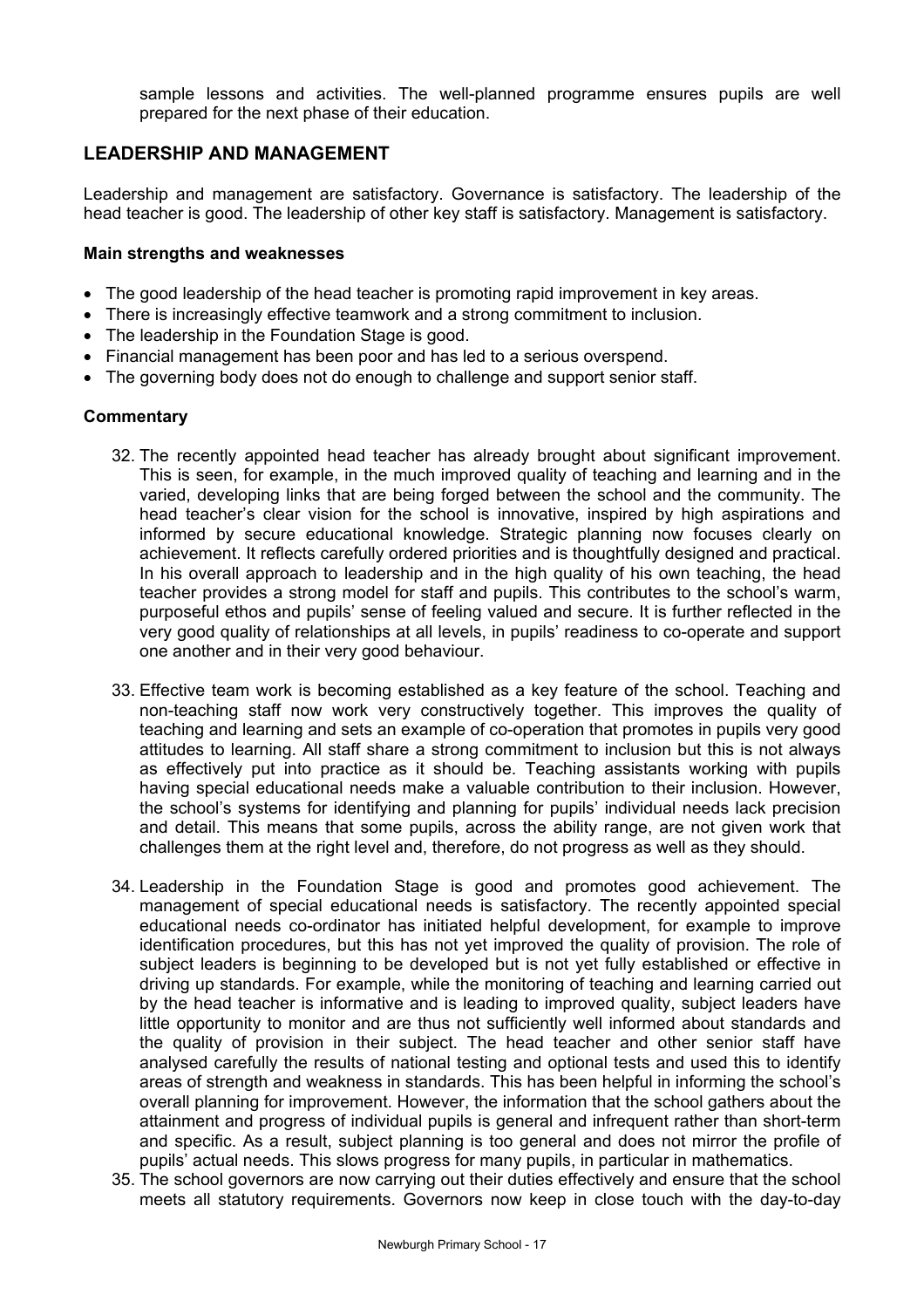work of the school by means of visits and frequent informal contact. They have a sound grasp of the school's overall strengths and weaknesses. Governors are strongly supportive of the school but have not done enough in the past to challenge senior managers, for example on the practicality of improvement planning and tracking arrangements for the monitoring of decisions made. Also the governing body has not been as involved as it should be in formulating the school's plans for improvement and monitoring their implementation, and its role in overseeing the school's expenditure has been poor. This has meant that the school has not managed its finances satisfactorily in the past and this has led to a very significant deficit in the annual budget. The new head teacher, in partnership with governors and the local education authority, has put together a good plan to repay this deficit which will not be a barrier to improving standards and the overall educational provision.

36. Financial expenditure is now being monitored and managed effectively. The school administrative staff, in particular the bursar, work very closely with all staff, and are recognised by the parents as a real asset to the school, and successfully ensure that the school now gets the best value it can in goods and services purchased to support the pupils. As a result of the recent changes the overall value for money now provided by the school is satisfactory.

### **Financial information**

#### *Financial information for the year April 2004 to March 2005*

| Income and expenditure $(E)$ |        | Balances (£)                                   |  |  |
|------------------------------|--------|------------------------------------------------|--|--|
| Total income                 | 388247 | Balance from previous year<br>- 7000           |  |  |
| Total expenditure            | 447316 | Balance carried forward to the next<br>- 66069 |  |  |
| Expenditure per pupil        | 3085   |                                                |  |  |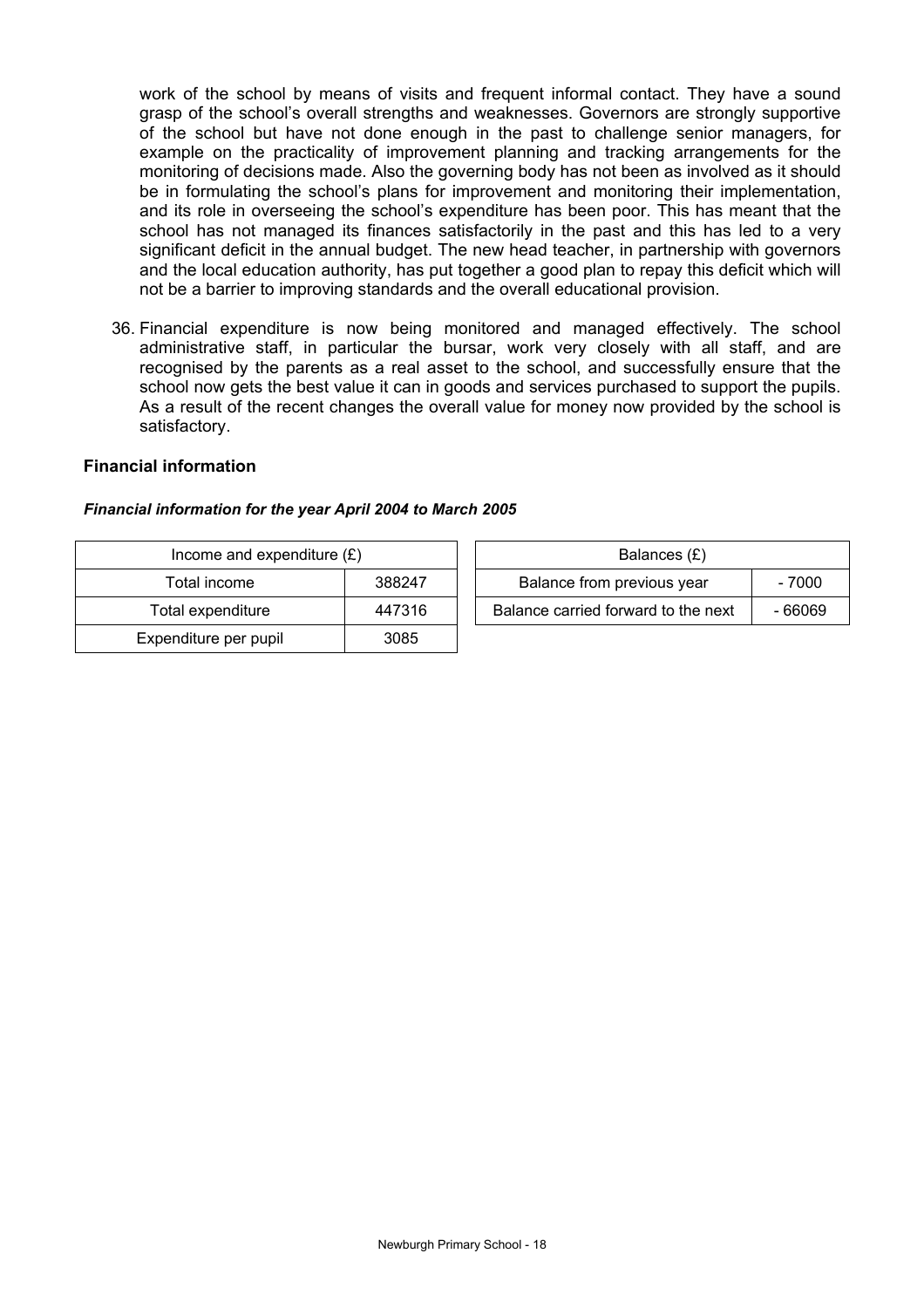# **PART C: THE QUALITY OF EDUCATION IN AREAS OF LEARNING AND SUBJECTS**

## **AREAS OF LEARNING IN THE FOUNDATION STAGE**

Provision for children in the Foundation Stage is **good**.

- 37. Most children begin school with below average knowledge and skills for their age. Attainment is particularly low in language skills and children's knowledge and understanding of the world. All children, including those with special educational needs, make good progress in the reception year. Staff plan a good variety of directed and free choice activities according to the children's needs. Good links are made between all areas of learning so that children are constantly practising the wide range of skills they need to develop academically and socially. Leadership and management of the Foundation Stage are good. There is a clear view of what the Foundation Stage should be, with good support and teamwork of an experienced, knowledgeable and enthusiastic staff. The provision for children's learning is good overall.
- 38. Children achieve well but most will not reach the goals expected in the areas of learning by the time they enter Year 1. However, children do particularly well to reach the expected standards in physical development and personal and social development at the end of the reception year because the provision is good. Staff in the reception class plan together very well and there is good continuity in what children are taught. There is a rigorous approach to monitoring children's progress on a regular basis. The strong dedicated leadership ensures that all staff members are well supported and work as an effective team. The use of the wellresourced, outdoor area is well planned and effective. However, the area is small and prevents children gaining the immediate experience that would be of greatest benefit to them. The co-ordinator, head teacher and governors have plans in place to remedy the situation by enlarging the available space and providing further resources that should be effected as soon as possible.

#### **Personal, social and emotional development**

Provision in personal, social and emotional development is **good**.

#### **Main strengths and weaknesses**

- Children achieve well because of good teaching and high expectations set by the staff.
- Good opportunities are provided for children to develop personal and social skills.
- There are very good relationships with both adults and children.

## **Commentary**

39. Teaching in this area of learning is good and children are happy and enjoy coming to school, and find it easy to conform to the high standards of behaviour set by the staff. All children, including those with learning difficulties, achieve well and make good progress, and most attain the goals set for them. The adults set clear boundaries for children's behaviour and a good example of care for others. Children try hard to get a reward in the Kindness Jar for being polite, listening to instructions and being cheerful and polite. This is well established in the children's minds. As a result they are attentive and eager to learn. They work and play in harmony and show developing confidence in trying new activities, but many are slow to learn to work together. They know routines well, settle to tasks with a minimum of fuss and behave sensibly at all times. The staff create a supportive atmosphere where each child feels very special. During the inspection children were purposefully engaged and showed consideration and respect for property and each other.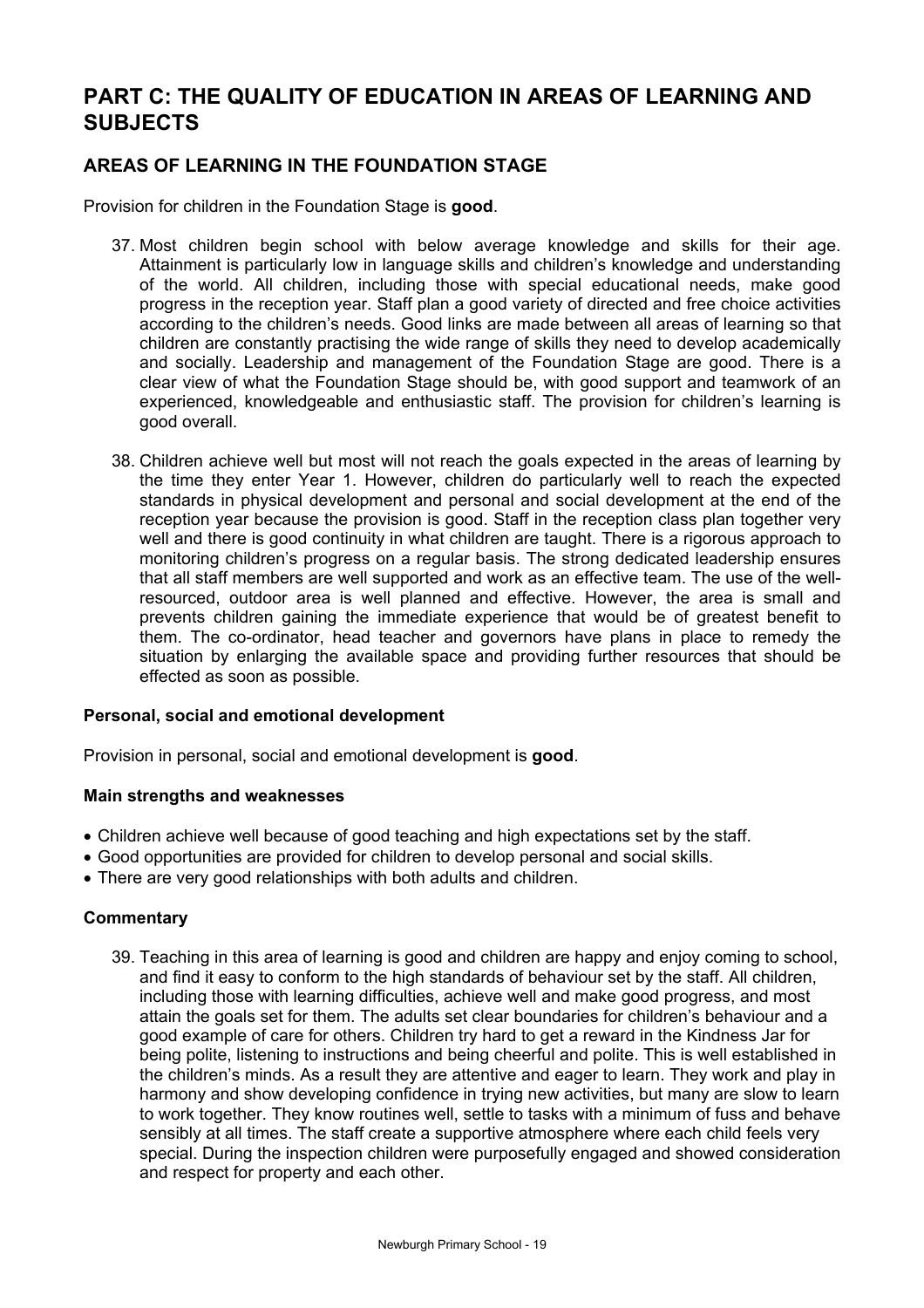40. A good range of activities is planned to ensure that the children's curiosity is stimulated. They are given every opportunity to develop their initiative and manage tasks. Children select activities and work on them for a good length of time. The children are managed skilfully and kept purposefully occupied. Good teaching successfully establishes trusting relationships. Children are taught to be responsible and caring. Their play and responses are supported and extended sensitively through good questioning. The way they all took part in 'dressing' Barnaby Bear with the teacher on the interactive whiteboard showed how pleased they were with each other's success, and how willing they were to have a go themselves.

### **Communication, language and literacy**

Provision in communication, language and literacy is **good**.

#### **Main strengths and weaknesses**

- The development of language skills effectively pervades all learning activities.
- Children achieve well because of the good teaching of basic skills.
- The home reading system is well established.

### **Commentary**

- 41. Children achieve well, and make good gains in learning because they are taught well, but most will not attain average levels for their age by the time they reach Year 1 due to the below average level of attainment of many on entry to the school. The staff show that they value children's efforts at communicating. Constant encouragement to develop talk at every step of learning ensures that all children achieve well. The well-planned curriculum provides interest, stimulation and challenge. The literacy lessons, which are modified to suit the very young children, effectively promote the development of early reading, writing and spelling skills. In most lessons, children talk with interest about their experiences and develop new vocabulary quickly in all aspects of their work, for example when engaged in activities in the home-corner and dressing up, or role-playing in the different play areas, such as the shop.
- 42. Most children in the class are gaining sound control in developing early writing skills. They draw and paint with increasing control and most children write their own names unaided. Good progress is made when adults work with small groups or on a one-to-one basis to give children individual attention, for example when working in their 'diaries' or writing and painting the story of Barnaby Bear. Children handle books carefully and know how these are organised. Many children associate sounds with words and letters and all are encouraged to take books home to share with adults, which has a positive impact on how quickly and well the children learn to read. Teachers effectively familiarise children with written vocabulary through stimulating activities to focus on key words. Teachers make continuous assessments of children's progress and have a good understanding of individual strengths and weaknesses. Their regular evaluations of planned work help build on what has already been achieved.

#### **Mathematical development**

Provision in mathematical development is **good**.

#### **Main strengths and weaknesses**

- Teachers provide very good opportunities for children to use numbers in a range of contexts.
- Children show considerable interest in number activities.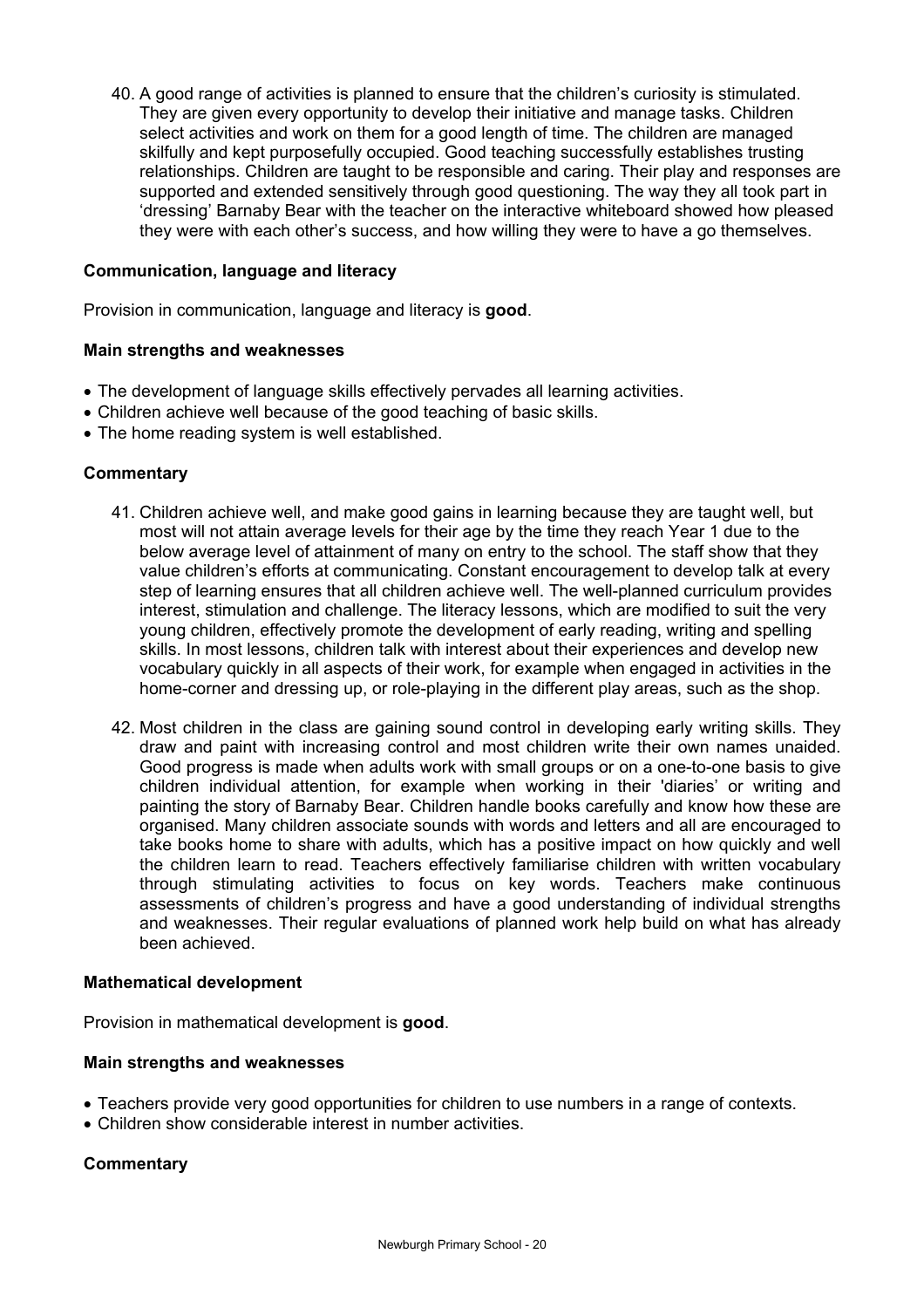- 43. Children are taught very well, learn and achieve well but will not attain the early learning goals by the start of Year 1. The available resources are used very well and this helps children to develop their mathematical understanding and vocabulary. Staff plan well and use a good range of teaching methods. The use of number rhymes, games and songs is enjoyed by all and reinforces counting, recognition and understanding of numbers. Children are encouraged to apply what they know to practical problems, for example counting the number of children at registration.
- 44. In a very good lesson, the variety of activities meant that children practised numbers in many ways. For example children used language well such as 'bigger than' and 'smaller than' as they rolled dough into different shapes, which they weighed to see which was the heaviest and lightest. They counted the number of pieces of dough as they placed them carefully into the weighing buckets. More able children estimated the number of pieces of dough they thought they would need to make each bucket balance. Good use was made of whiteboards to write down numbers and this further strengthened learning. A strength in the teaching is the way in which teachers and support staff use every opportunity to reinforce mathematical understanding and language through stories, rhymes, songs, games and imaginative play.

### **Knowledge and understanding of the world**

Provision in knowledge and understanding of the world is **good**.

### **Main strengths and weaknesses**

- Children are keen and eager to find out about the world around them.
- Good teaching ensures that children achieve well and have good attitudes to learning.

### **Commentary**

- 45. Most children start school with well below average knowledge and understanding of the world. They achieve well because both teaching and learning are good. A few will attain the expected goals, although not as many as in most schools by the time they reach Year 1. Teachers plan activities that engage and sustain children's interest. Activities are well led and children are fully focused on developing their knowledge, understanding and the use of related vocabulary. Children enjoy learning and remain totally absorbed in the range of activities inside and outside. The very good support that they receive from the teaching assistant ensures that children know and understood the choices that they make.
- 46. Children are given many opportunities to play with a range of small world toys and building bricks. Skills in ICT are reinforced as children use prepared programs on the classroom computers. Children learn well because they thoroughly enjoy the experiences of working with sand, water and malleable materials. They use paint, mix different colours and name basic colours correctly. They use different materials, such as paper, card and textiles, to develop cutting, joining, folding and building skills and are encouraged to talk about their experiences.

#### **Physical development**

Provision in physical development is **satisfactory**.

#### **Main strengths and weaknesses**

- Good teaching contributes to children making progress and achieving well.
- Children handle tools with care and control and respond very positively to the very good provision overall.
- There are sound outdoor play facilities that are used well but which need further expansion.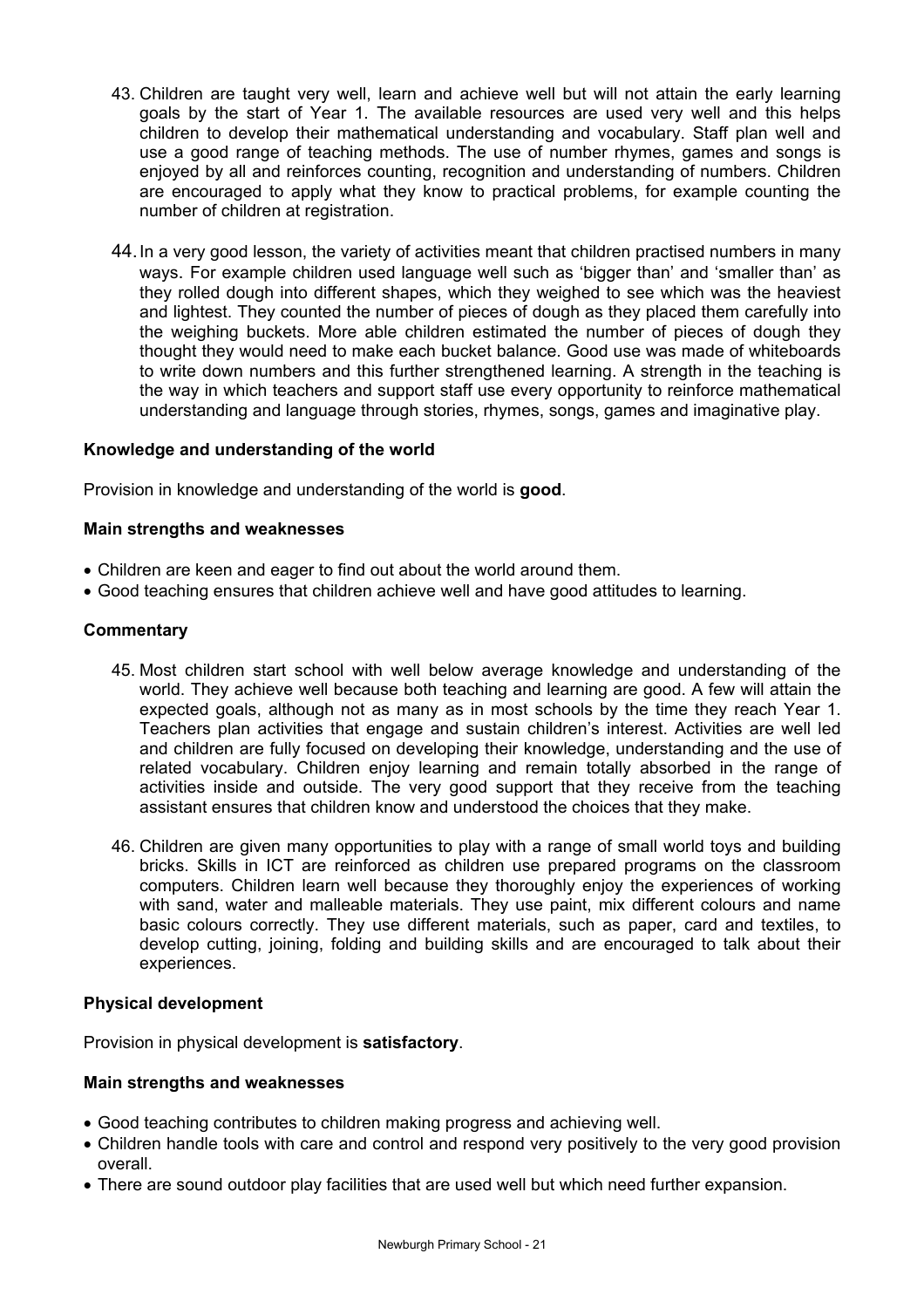## **Commentary**

- 47. Children achieve well due to the good teaching and are on course to attain average levels in this area. Most children have good opportunities to develop their skills in the outdoor play areas. Children are confident and well co-ordinated in their use of outdoor equipment. The available outdoor resources are effectively used. Children move imaginatively, demonstrating developing body control and awareness of space. In the main school hall, the classes have regular opportunities for movement with music and use the available floor apparatus for climbing and jumping skills.
- 48. Children enjoy physical education lessons and respond very positively to the praise and encouragement that they are given. Teachers ensure that good opportunities are provided for children to improve their techniques. The children love to act out stories and, when playing outside, they choose games that suit the space and the context. Children all have good attitudes and behave sensibly. All children make good progress in manipulating small objects and tools such as scissors.

### **Creative development**

Provision in creative development is **good**.

### **Main strengths and weaknesses**

- Children work in a well-ordered environment in which creativity and expressiveness are valued.
- Teaching is very good, providing many opportunities for children to develop their creative skills.

## **Commentary**

- 49. Achievement is good. Children can use a range of materials to produce attractive and interesting creative work, although most will not attain the goals for their age by the time they join Year 1. Teaching and learning are good. There is a range of interesting and stimulating learning settings. Children particularly enjoy their role-play in the well set-up imaginative areas where they interact confidently. Children have a very good repertoire of songs, which they sing enthusiastically.
- 50. Children are given good opportunities to explore colour, texture, shape and form, through working with a wide range of materials to create collage or paint patterns. The huge collages, including themselves and 'Elmer the elephant', show how well colours are explored. The designing and making of shoes, inspired by the story of the 'Elves and the Shoemaker', were clearly enjoyed by them all. Self-portraits and 'independent creative work' as well as the many stimulating wall displays are very attractive and well finished.

## **SUBJECTS IN KEY STAGES 1 AND 2**

#### **ENGLISH**

Provision in English is **satisfactory**.

#### **Main strengths and weaknesses**

- Standards in Year 6 are improving.
- Pupils' attitudes to lessons are good and they behave very well.
- Systems to check on pupils' progress are not developed enough to identify the specific needs of pupils and there are shortcomings in marking to help pupils improve.
- Pupils have limited opportunities to make wider use of their writing skills to support work in other subjects.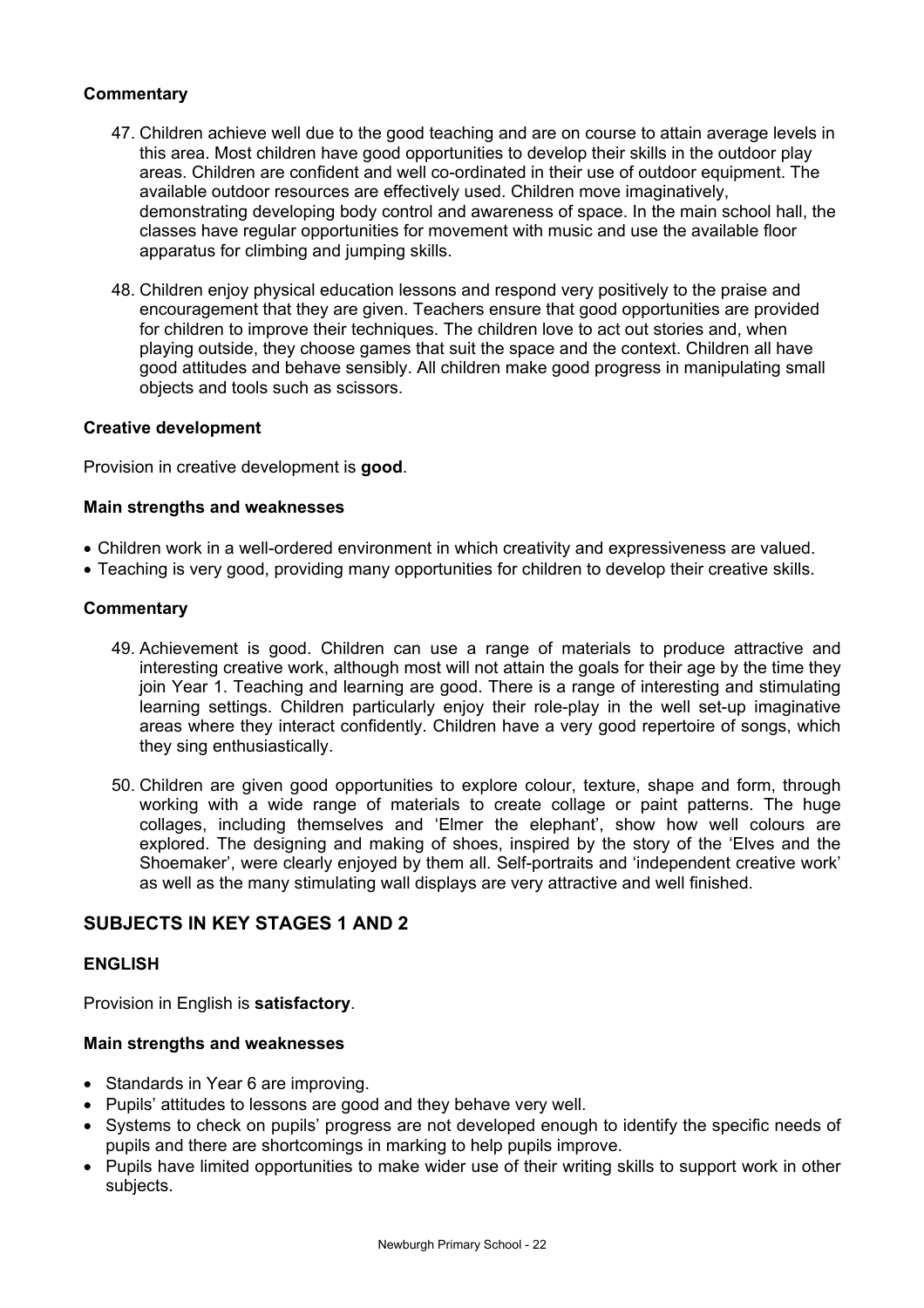- 51. By the end of Year 6, pupils attain standards that are average. Standards are beginning to rise again following a fall in 2004. The better achievement and improving standards in Year 6 are an outcome of the emphasis the school has placed on the development of pupils' writing skills, the careful work of the co-ordinator and the good teaching in this year group. In addition there are now purposeful steps in place to address boys' underachievement that are beginning to have a positive impact. Standards by the end of Year 2 are average. Standards in reading are at the expected levels, but below average in writing. The majority of pupils attain the expected level but too few reach the higher levels. Standards overall are now higher at the end of Years 2 and 6 than those reported at the last inspection.
- 52. The school has identified where improvements are needed, with the development of pupils' writing skills being a particular area of focus. This is beginning to have a positive impact on teaching and learning, which are satisfactory overall and sometimes good. Planning for literacy lessons places good emphasis on using reading material as a model for writing, so that pupils have a clear idea of how to structure their work. This approach helps to ensure a suitable emphasis on understanding reading material and addresses the need for pupils to read for meaning. There is good evidence that this is beginning to have a positive impact on standards and more Year 6 pupils are achieving the expected level and beyond in both reading and writing. The teaching of key skills of spelling and sentence construction is satisfactory and pupils' writing in Year 2 shows a satisfactory grasp of grammar, punctuation and spelling. However, pupils' use of their writing skills is only satisfactory, because they do not have enough opportunities to apply their skills in other subjects of the curriculum or to write at length and this slows pupils' progress.
- 53. Lessons have a clear focus, which is shared with pupils, but in many lessons this is not precise enough to ensure that pupils know what they are to learn, how they will achieve this and how much work they are to complete in the lesson. In Year 5/6 class lesson the teacher's probing questions and well-led discussions helped pupils to understand the text and writing devices used by the author. The teacher constantly reminded pupils of what they already know and how to use this knowledge in their work. The text was well chosen and pupils' interest was reflected in the sustained effort that they made at writing in a similar style. The opportunity for peer and pupil self-assessment of their writing helped pupils to understand what progress they had made towards achieving the teachers' expectations and identify their own targets for improvement. Where teaching assistants support lower attaining pupils and those with special educational needs they give good support by checking that pupils understand the tasks and giving guidance as needed
- 54. Most pupils have good attitudes to their learning. They have satisfactory speaking and listening skills. They listen and participate well in lessons because teachers use resources that engage pupils' interest. Pupils are interested in the views and opinions of others and in most lessons there are opportunities for them to share their ideas. However, some teachers tend only to involve fully volunteers and too readily accept brief, unstructured answers. Pupils have positive attitudes to reading and are motivated by the new library and resources, particularly as there is now a wider range of reading books to appeal to boys and they are given time to browse. Younger pupils take home their reading books but do not always take the opportunity to read them. Reading records do not shed enough light on how well pupils are doing or the next steps pupils need to take.
- 55. Improving leadership and management, with the support of colleagues, have brought about important changes to the English curriculum and, in some year groups, rising standards. The national and annual test results are analysed by the co-ordinator in order to identify areas for improvement. As a result, whole school issues such as pupils' handwriting and presentation, identified as weaknesses in the last inspection report, have improved. There is still some way to go to establish a consistent approach in the way that teachers use information gained from assessment of pupils' progress to identify different groups of pupils. This is not specific or rigorous enough to identify weaknesses in pupils' performance to ensure work is well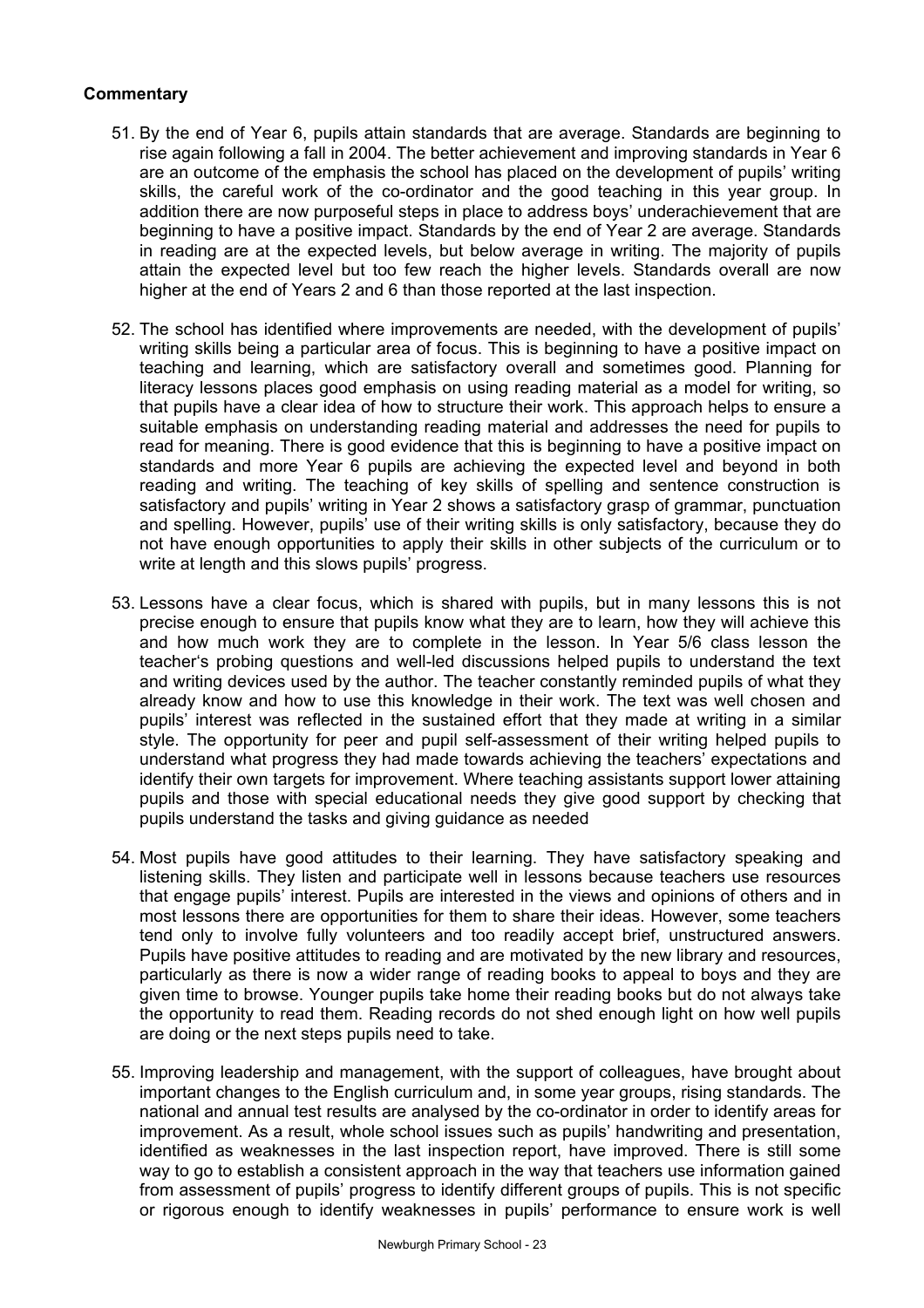matched to individual needs, particularly for pupils with special educational needs pupils and more able pupils. The quality of marking is variable and does not always provide guidance on how pupils can improve, or on what they need to do to improve.

### **Language and literacy across the curriculum**

56. There is not enough focus on developing key literacy skills in other areas of the curriculum. As a result, there is inconsistency throughout the school, although Year 6's use of their language and literacy skills is satisfactory. Throughout the school pupils are given satisfactory opportunities to talk about different topics in other subjects and to use new vocabulary. However, there are insufficient opportunities for pupils to practise their writing skills in other subjects, particularly in Years 1 and 2. In subjects such as religious education, history and geography, there is very little evidence of these pupils recording their work in writing and consolidating their learning. Pupils make satisfactory use of ICT to redraft their writing.

### **MATHEMATICS**

The provision for mathematics is **satisfactory**.

### **Main strengths and weaknesses**

- By the end of Year 2, pupils achieve well compared with pupils in similar schools.
- The achievement of many junior pupils is unsatisfactory.
- Planning does not ensure that all pupils progress as well as they should.
- The school's procedures for assessing pupils' attainments in mathematics are unsatisfactory.

- 57. Many pupils enter the school with below average standards in the skills relating to mathematics. By the end of Year 2, a majority of pupils reach the expected level. Much of this progress is achieved in the reception class, where progress is good, while progress through Years 1 and 2 is satisfactory. Overall, infant pupils do well compared with pupils in schools of similar type. Pupils' ability to apply mathematics, solve problems and choose which method to use when answering a mathematical question is less developed and secure. This is because teachers depend too much on commercially available workbooks in which the calculations are already set out, minimising the demand on pupils to explore mathematics, determine and set out their own solutions to problems and think for themselves.
- 58. Overall, the current cohort of Year 6 pupils made unsatisfactory progress from the point at which they entered the juniors. Attainment overall is below average and junior pupils do less well than those in similar schools. Standards have fallen over the last two years. Most pupils who exceeded the expected levels by the end of their time in the infants continued to do well through the juniors and went on to exceed the expected standard by the end of Year 6. However, many pupils of average and below average ability made unsatisfactory progress and a significant proportion of these pupils failed to reach the targets set for them. The school's analysis of these results, instigated by the new head teacher, shows that the weaknesses in mathematics are to be found in a wide range of different aspects relating to number, shape, data handling and problem solving. This results from shortcomings in the school's procedures for assessment and planning.
- 59. The quality of teaching and learning seen during the inspection was satisfactory overall, but with some common good features. Teachers manage pupils well, praising thoughtfully, showing consideration for pupils and valuing their contributions. Relationships are good and pupils show very good attitudes to learning. Pupils with special educational needs share in the sound progress that pupils make during these sessions. This reflects the valuable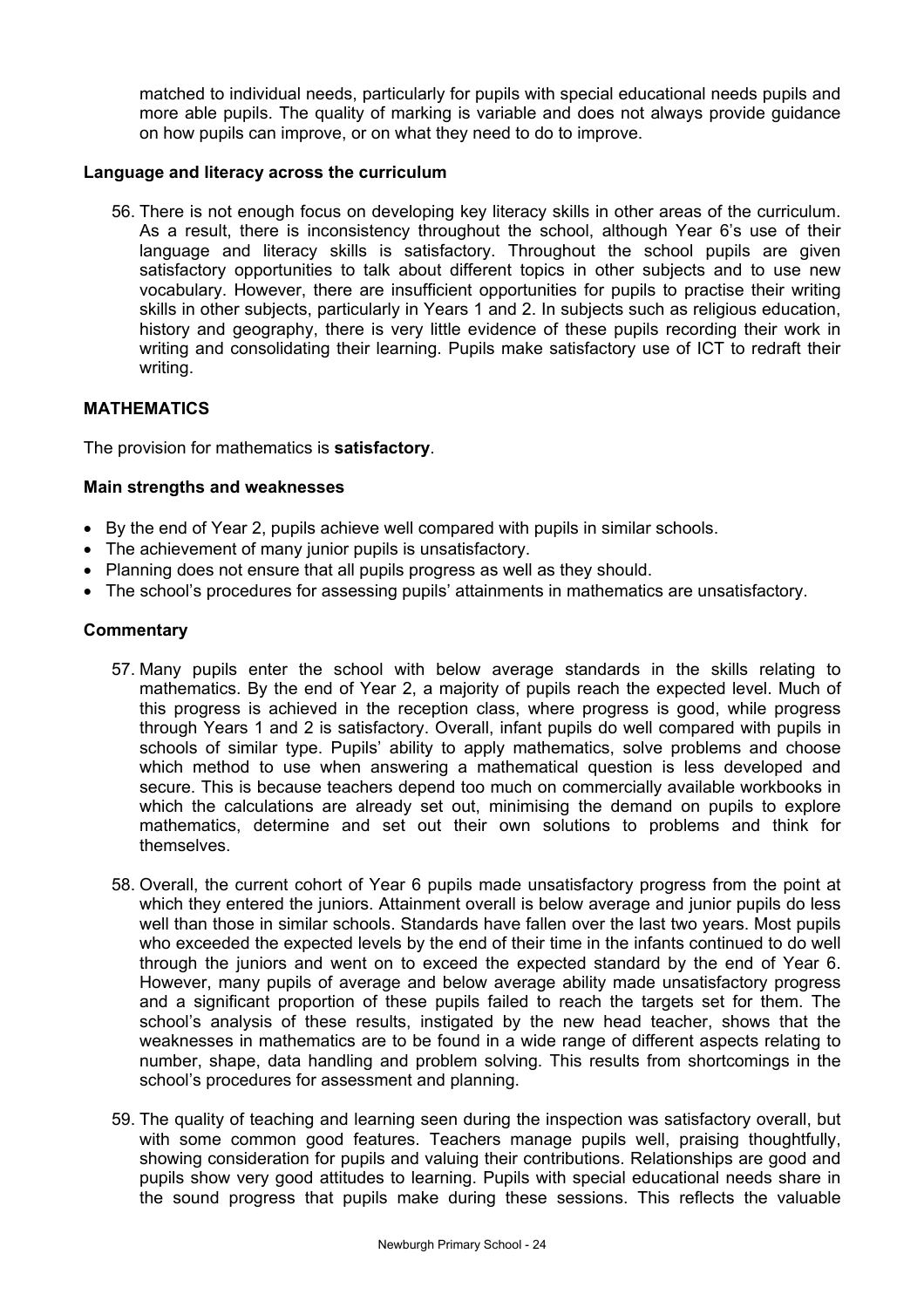support that classroom assistants provide. Questioning is sometimes well pitched and suitably challenging but often does too little to encourage pupils to investigate mathematical ideas, explain their reasoning or think independently. The school's planning arrangements for mathematics show what is to be covered but do not do enough to ensure that learning is pitched to challenge individual pupils at the right level and sequenced to optimise improvement. This slows progress for many pupils, especially in the junior classes.

- 60. The assessment procedures in mathematics enable teachers to identify areas of general strength or weakness but do too little to identify the features of pupils' individual performance in the different aspects of the subject. As a result, teachers lack the information they require to plan work that challenges each pupil at the right level and to organise teaching groups to best effect. This slows progress for many pupils. The weaknesses in the school's procedures also mean that teachers' assessments of the levels pupils reach are not always accurate and well founded.
- 61. The leadership and management of mathematics are satisfactory due to the implementation of new procedures in the last term. The co-ordinator, as deputy head, had to act as head teacher for almost two years and, therefore, had little time to oversee the subject. With time now at his disposal staff already share a commitment to raising standards in mathematics. There is systematic analysis of overall data and some useful monitoring of teaching and learning that is now beginning to bear fruit in improving provision. However, the long-term weaknesses in assessment and planning prevent teachers from achieving the improved progress that they seek.

### **Numeracy across the curriculum**

62. Teachers provide some opportunities for pupils to apply their numeracy skills constructively in other subjects, for example within investigations in science and when working with chronology in history. Satisfactory use is made of ICT in mathematics; for example, a good lesson was seen in which pupils working with control technology increased their understanding of turning movement and angles. Generally, however, links with other subjects remain underdeveloped.

## **SCIENCE**

Provision in science is **good**.

#### **Main strengths and weaknesses**

- Pupils achieve well throughout the school as a result of good teaching.
- Leadership and management of the subject are good and have focused on important work to bring about improvement.
- Teachers' planning ensures good promotion of pupils' investigative skills and effective links with other subjects.

#### **Commentary**

63. There has been sound improvement in the provision for science since the last inspection. Standards are average by the end of Year 2 which shows the good progress they make from reception year where their knowledge and understanding of the world are below average. Pupils in Year 6 are currently in line to reach the national expectations, and are above average when compared with pupils in similar schools. After a period where science was not always given equal focus as English and mathematics, this indicates that pupils are now making good progress. The school identified this area for development and revision blocks of work were effectively planned, particularly for the Year 6 pupils, in order to raise standards.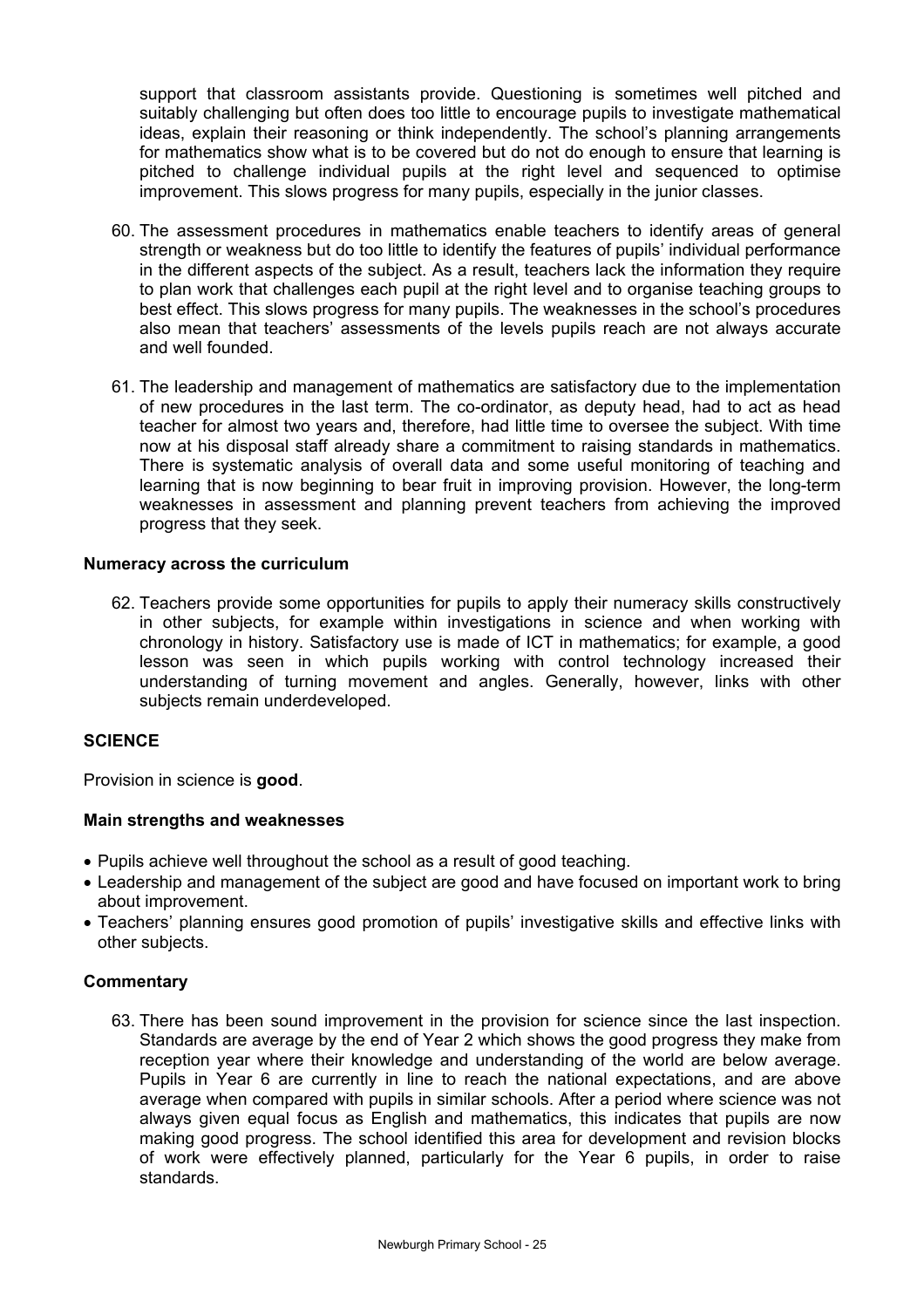- 64. Throughout the school, teaching is good, so that pupils learn well. Planning is thorough and identifies clearly where opportunities arise to promote investigation skills. Pupils in Year 2 showed a very understanding of how to conduct a fair test when using ramps and cars to explore forces. The teacher's good planning also ensured that well-matched work was provided for groups of pupils with differing ability, enabling all pupils, including those with special educational needs, to make good progress. The teacher in Year 6 was also very careful to use correct scientific terminology when conducting a very good lesson separating colours using chromatograms.
- 65. In the last inspection it was noted that the school did not provide sufficient opportunities for pupils to record their work effectively. The school has focused on this area and work seen in pupils' books demonstrates an increase in investigative work. Where this has been particularly successful teachers have developed pupils' skills well by setting different expectations on the detail and depth of response required depending upon different pupils' ability. This was particularly evident in a very good lesson on papers and their transparent/opaque/translucent properties in Year 3 where the head teacher had prepared envelopes with many different challenges for all abilities. Pupils then had to write up their results in a variety of ways that made all of them think hard.
- 66. Leadership and management of the subject are good. The current subject leader has gained a clear understanding of the strengths and areas for development as a result of detailed monitoring and the effective strategy used by the new head teacher of providing time for her to review provision in the subject. There is now a well-informed action plan which has correctly identified the main priorities for development because the subject leader has effectively used the information from monitoring pupils' work, planning, teacher assessments, lessons and talking to pupils. One main area which is currently being developed is the use of a simpler form of assessment to track pupils' progress and set clear targets.

## **INFORMATION AND COMMUNICATION TECHNOLOGY**

Provision in information and communication technology (ICT) is **good**.

## **Main strengths and weaknesses**

- Standards are improving, and pupils are achieving well.
- There is good leadership of the subject.
- The school has improved resources; there is now good quality hardware and a growing amount of software.
- Staff have become more confident and direct teaching of skills is improving.

- 67. Pupils' attainment is generally in line with expectations for their age at the end of Year 2 and at the end of Year 6. There are some aspects, such as word processing that are above expectations and all pupils make good progress and achieve well. The school makes good provision for pupils with special educational needs and they too make good progress. All aspects of the subject are covered and the subject continues to develop well. This is an improvement on the position at the time of the last inspection.
- 68. Word processing is used confidently and competently. Pupils use the computer's tools to create, amend and improve their work. A good example of this was seen in a Year 5/6 lesson where pupils were presenting a persuasive argument on their 'life-changing inventions'. The use of the multimedia software was improving well. This was in some part due to the input of six Year 9 students from the local secondary school who have been coming in regularly to work alongside Year 5/6 pupils in a good cross-school link. The level of expertise of the Year 5/6 pupils was also evident in the after-school newspaper club where they were producing text and graphics of an above average standard. The way that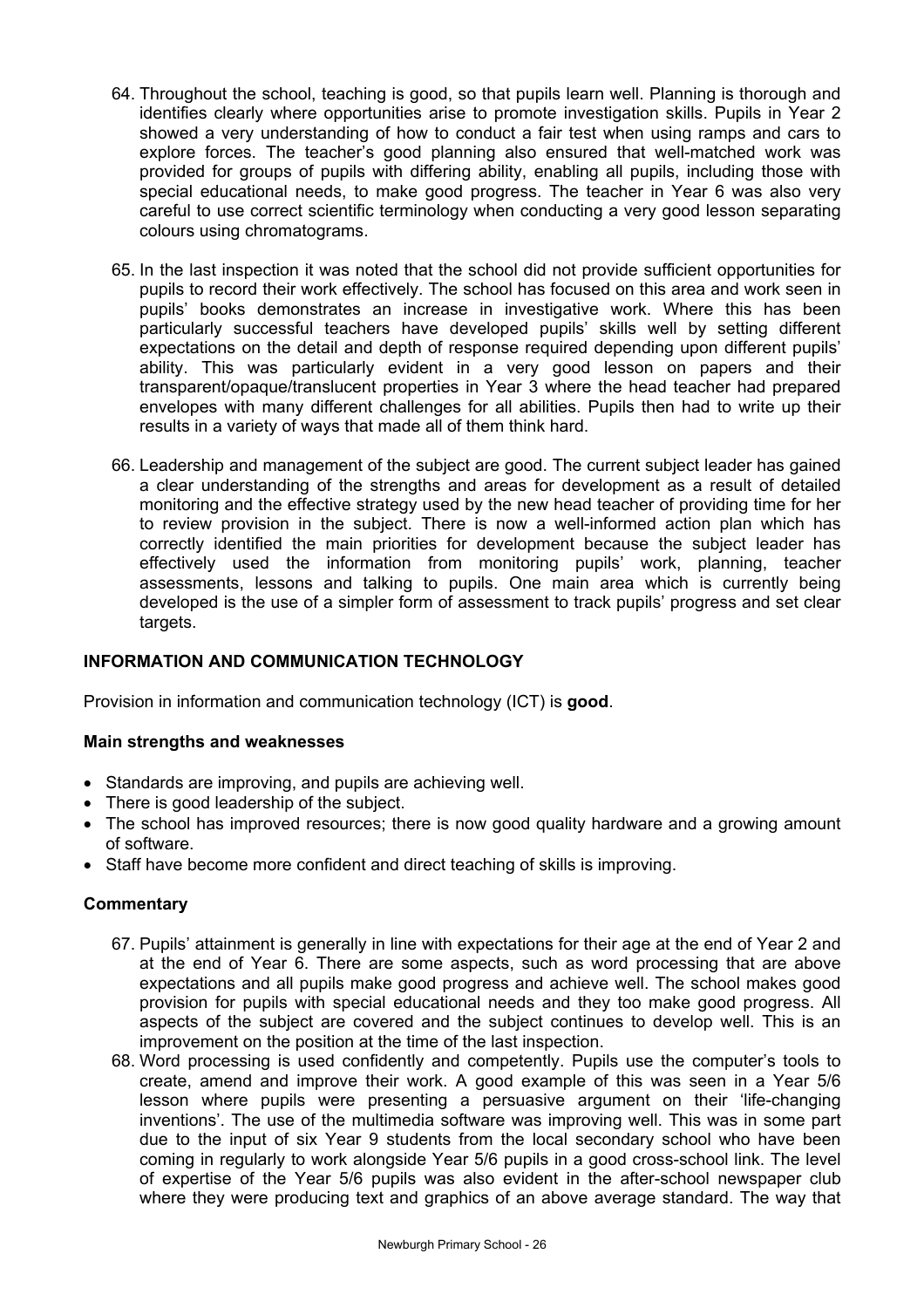Year 2 moved from the very good use of the programmable toy Roamer, onto LOGO in the computer suite in consecutive lessons was significant. This showed the increased confidence and knowledge that teachers have and how well resources are now being used to advance pupils' learning.

- 69. Teachers have a good knowledge and understanding of the subject and teach it well. There is a good computer suite that is used well. Teachers usually begin their ICT lesson in classrooms and then the class moves to the computer suite for pupils to do their tasks. This is a thoughtful way to proceed as it means pupils concentrate well in the classroom, and the pace and flow of the rest of the lessons in the suite are not interrupted. Pupils are keen and enthusiastic learners and use computers sensibly and with developing skill. The more able pupils help their less confident classmates and this develops a sense of responsibility.
- 70. Leadership and management are good. The subject co-ordinator has a clear understanding of how to improve standards further. He monitors teaching and pupils' work and assesses strengths and weaknesses. A good scheme links with the whole-school curriculum to support planning and teaching, and there is a suitable policy for Internet use and learning. Whole-school assessment and recording procedures are now being developed. The teachers observed used day-to-day assessment against the learning intentions in lessons and this informed the planning for the next lesson well.

#### **Information and communication technology across the curriculum**

71. Teachers are now making sound use of ICT to support pupils' learning in other subjects, and this is improving as the newly planned curriculum is implemented. In literacy, wordprocessing skills are used to present writing for different purposes and audiences, creating leaflets, advertisements and newspaper articles. Pupils create databases, spreadsheets and graphs to support learning in science. They use a range of software to explore artistic styles and artists. They are becoming adept at importing information from the Internet to support their work in geography and history, although this is still developing.

#### **HUMANITIES**

- 72. Too few lessons were seen to allow an overall judgement on the quality of teaching and learning in the humanities. Infant and junior pupils gain satisfactory experience of **history** and **geography**. By the end of Year 2, pupils show suitable understanding of some differences between life now and at specific times in the past, such as that of the Great Fire of London. They speak with interest about the lives of significant people such as Samuel Pepys and Florence Nightingale. The most able pupils use dates accurately and show originality in answering historical questions. In geography, pupils recall local studies and visits that they have made, for example to London and Weston-super-Mare, where they carried out map-work and studied a sea-side environment. Year 6 pupils show sound progress in their knowledge and understanding of history and geography. Their insights into, for example, the lives of children in Victorian times are thoughtful and well informed. Pupils appreciate the impact on social conditions of key figures such as Dr Barnardo and Lord Shaftesbury. In an excellent lesson taught by the head teacher, imaginative planning and skilled presentation combined with richness of learning opportunity to provide great enjoyment in learning and outstanding progress in pupils' understanding of symbols used in Tudor paintings.
- 73. Well-organised, relevant visits, for example to the Black Country Museum and the Severn Valley Railway, are a very valuable addition to the classroom curriculum because they increase pupils' insight and understanding, motivate pupils effectively and make learning more enjoyable and memorable. This was reflected in the enthusiasm with which pupils spoke of their visits, the understanding they gained and the detail they recalled. Year 6 pupils describe their studies of rivers clearly, using and explaining technical vocabulary such as 'meander' and tributary' accurately. They show a sound understanding of and concern for environmental issues such as climate change. In conversation, infants and junior pupils were very well behaved and very enthusiastic about the topics they had covered. The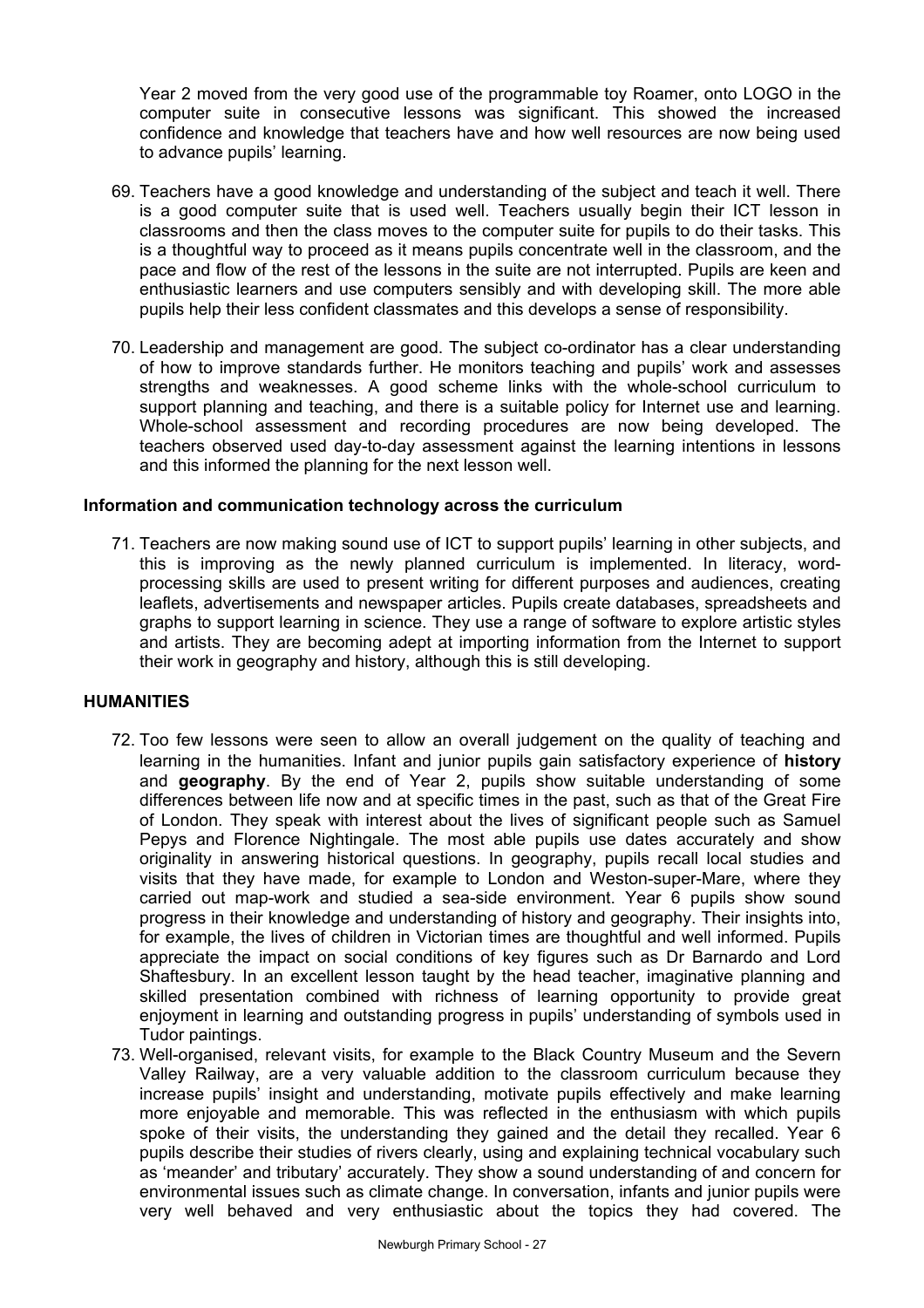management of history and geography is satisfactory. However, assessment procedures are underdeveloped in both subjects and this limits the progress that some pupils can achieve.

## **RELIGIOUS EDUCATION**

Provision in religious education is **satisfactory**.

#### **Main strengths and weaknesses**

- Pupils have good attitudes and are interested in learning about different religions.
- The subject leader has made a good start in finding out about priorities in the subject.

### **Commentary**

- 74. Since the last inspection standards appear to have deteriorated in Years 2 and 6. This was due to lack of continuity in pupils' learning, brought about by teachers following different schemes of work. However, the recently appointed subject leader and the new head teacher have now addressed this issue and established a two-year plan, which covers the themes outlined in the local guidance. From talking with Year 2 pupils it is evident that pupils cover the syllabus fully but have difficulty in recalling what they have discussed in lessons about Christianity and other faiths. Work covered in Years 1 and 2 centres around discussion and teachers do not plan opportunities for pupils to use their writing skills to consolidate what they are learning. Year 6 pupils' recall of work covered on Christianity, Sikhism and Islam is improving. Pupils are now developing factual knowledge about different aspects of these religions.
- 75. The lesson observed provided pupils with a good opportunity to consider peoples' differing views about death. Pupils were interested in learning about Christian and Hindu attitudes to death and compared this to what they had learned about the Aztecs in history. During the discussion sessions pupils listened carefully, but only a minority fully entered into the discussion. The research task gave pupils the opportunity to use their literacy skills and took account of pupils' different needs. Pupils were given texts that were accessible in relation to their ability. The task was clearly explained and pupils worked hard. Most found the relevant information, although did not find it easy to interpret or record using their own words.
- 76. The leadership and management of religious education are satisfactory, and improving. Action has been taken to ensure pupils have access to an appropriate curriculum. The subject leader is enthusiastic and very keen to improve the provision in religious education. Due to other school priorities and her maternity leave, she has not yet had the opportunity to look at the subject in detail and pinpoint exactly what needs to be done to enable pupils to achieve well and to raise standards. There is a satisfactory range of resources to extend pupils' experience and knowledge.

## **CREATIVE, AESTHETIC, PRACTICAL AND PHYSICAL SUBJECTS**

- 77. No lessons were observed in **art and design** and only one in **design and technology** so no overall judgement can be made about the quality provision in these subjects. The art and design curriculum gives pupils experience of working with a satisfactory range of materials, including opportunities for pupils to create three-dimensional artwork. The curriculum is enriched by opportunities for pupils to work with local artists and through visits to art galleries and this broadens pupils' experience and understanding of different styles. Artwork on display indicates that pupils learn from the styles and techniques of well-known artists. Pupils make infrequent use of their sketchbooks to practise techniques and explore ideas to extend their skills and inform their work.
- 78. Planning for design and technology indicates that pupils have opportunities to develop a satisfactory range of skills to design and make their own products. The work produced by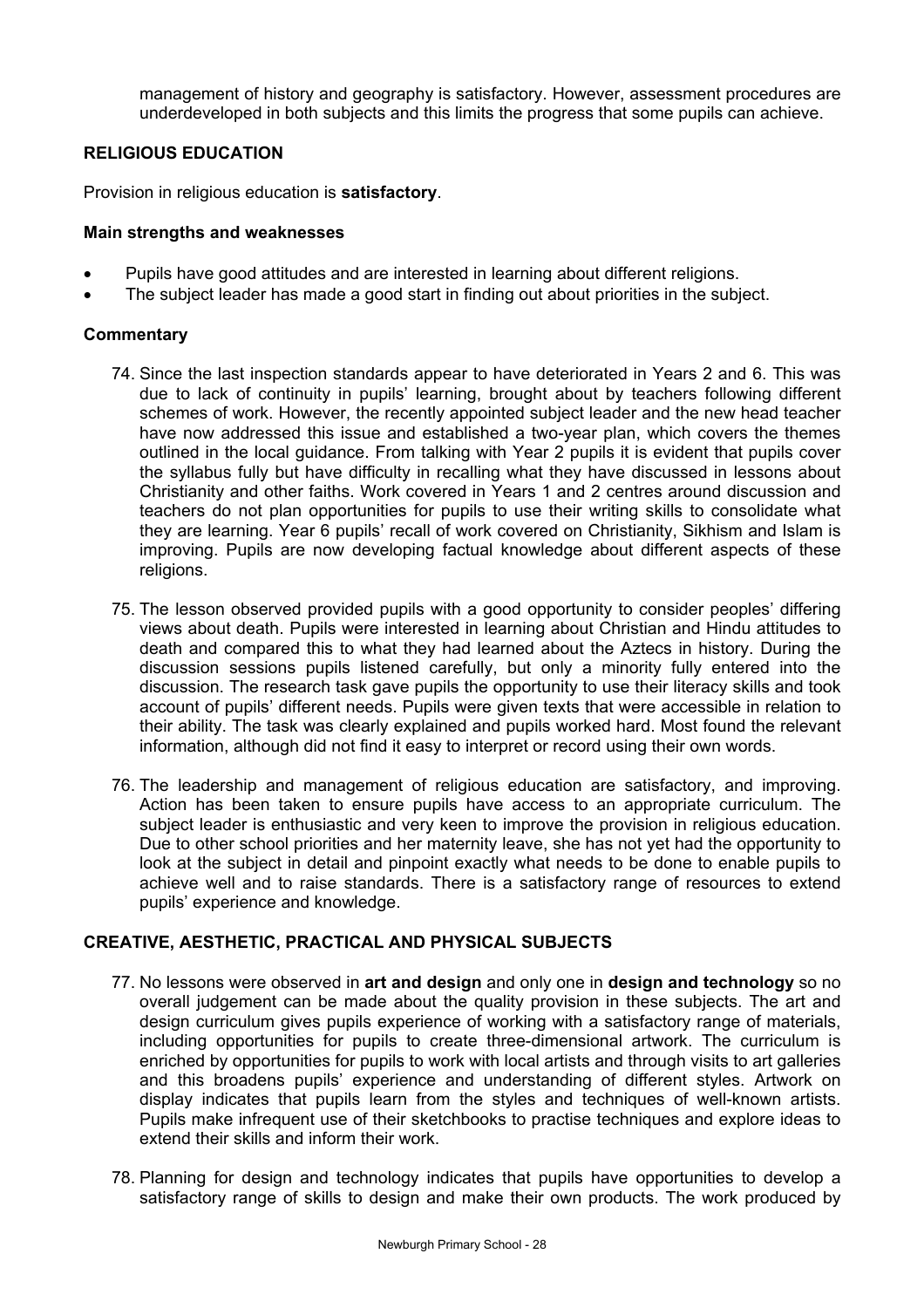Year 2 pupils indicates a suitable emphasis on the development of skills related to the project. For example, these pupils learn how to make nets for cuboids in order to build the bodywork for their buggy, and Year 6 pupils practise various ways of creating joints for building shelters. In the lesson observed, the teacher made good links to pupils' scientific knowledge when discussing the different techniques used to make sounds and how these can be changed. This helped them to understand how to make a panpipe.

## **MUSIC**

- 79. Too few lessons were seen in music to make firm judgements on overall teaching and provision in the subject. However, analysis of planning, pupils' work and discussions indicate that a good range of opportunities is in place. Planning for the development of pupils' skills is good. Pupils have good opportunities to sing and play instruments through performance and composing, and to listen to a wide range of music, including live performances from musicians. The recent introduction of composing software in ICT is a significant improvement.
- 80. Pupils extend their skills by joining an after-school club or learning a musical instrument. Take-up of these opportunities is very good. The school orchestra, led by a peripatetic teacher, is particularly impressive. Pupils regularly take part in musical performances in school and in the local community. Leadership and management of the subjects are good. The subject leader is enthusiastic and knows the subject well. She monitors the subjects through scrutiny of planning and discussions with teachers.

## **PHYSICAL EDUCATION**

- 81. Insufficient lessons were seen during the inspection to make a judgement on standards and teaching in physical education. However, it is clear from teachers' planning that the programme of study for the subject is covered well in all classes. The large and small apparatus is of good quality and readily available. The hall is spacious and the outside areas are attractive.
- 82. Pupils' progress is monitored carefully and the co-ordinator's analysis shows pupils do well in games and gymnastics. Swimming is focused on throughout the school as each class from reception to Year 6 has a term swimming each year; the results confirm that only three pupils in the current Year 6 have yet to achieve 25 metres swimming unaided. Extracurricular activities, run by different members of staff, are very popular and help to raise standards in netball, athletics, tennis, football and cross-country. The girls' football team are currently the county champions. There is further good support from outside agencies and clubs, such as the Coventry Crusaders in basketball. The school takes part in local competitions. The co-ordinator is very dedicated to the subject. His subject file is detailed and shows he is leading and managing the subject well.

## **PERSONAL, SOCIAL AND HEALTH EDUCATION AND CITIZENSHIP**

- 83. The school places great emphasis on personal, social and health education. Positive care within classes and by teaching staff contributes very well to the security and welfare of all pupils and plays a strong part in their very positive attitudes to school and staff. All teachers are very aware of the needs of individual pupils and how they can all be a part of the school. The school strives hard to prevent any child feeling alone or vulnerable throughout the day There is a very good system of how a pupil's request or wish is taken through the school council, to the head and on to the governing body for consideration.
- 84. The class discussions, known as Circle Time, in a Year 2 class seen during the inspection were typical of the care and thought being applied to this aspect of pupils' learning. The theme was concerned with bullying. This was applied especially to what pupils would do if they were being bullied. Staff generated a very supportive atmosphere and successfully enabled the more nervous pupils to speak when it came to their turn.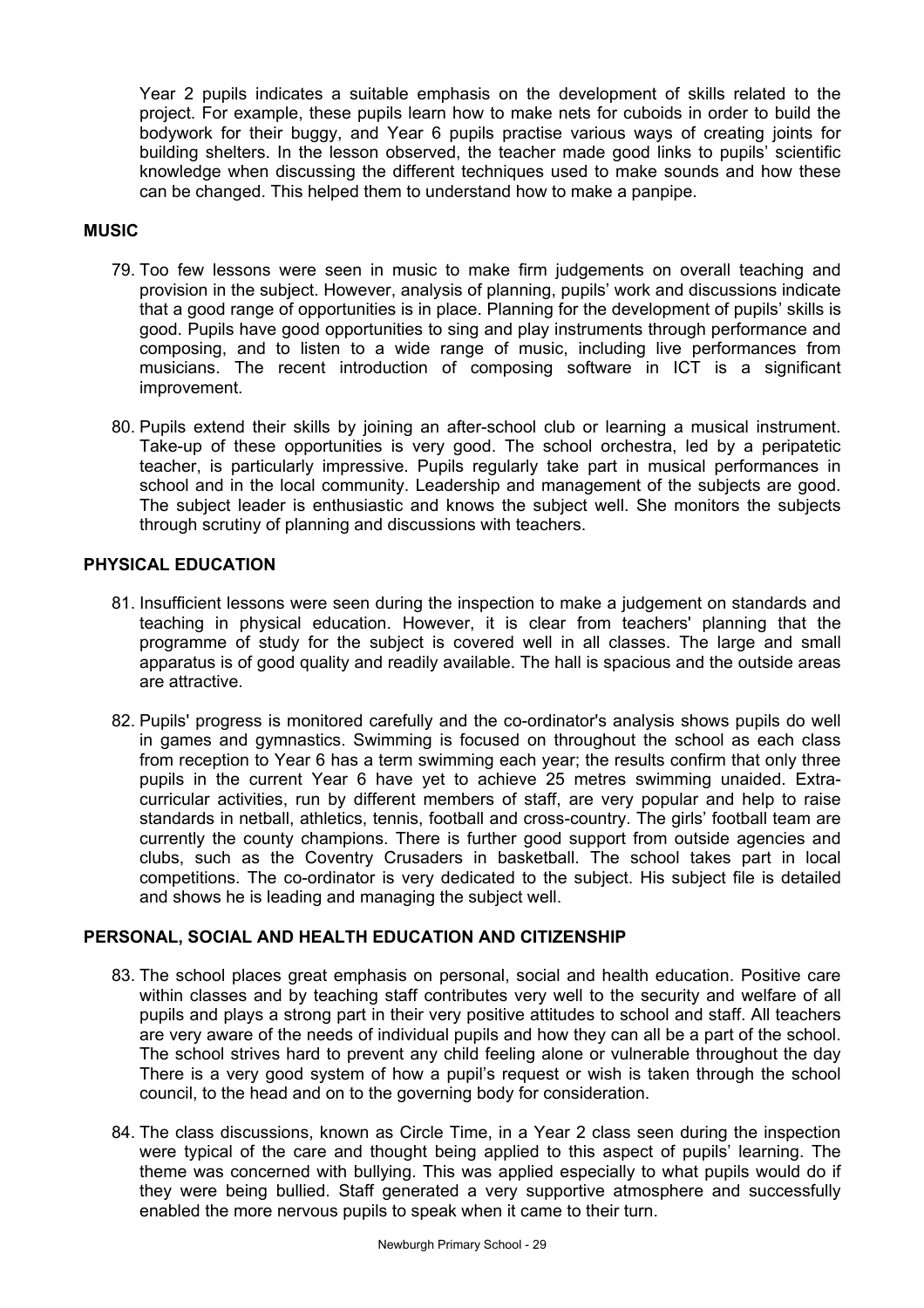85. The school is careful to make pupils realise the consequences of anti-social and aggressive behaviour, such as bullying and racism, on individuals and communities and to reflect on spiritual, moral, social, and cultural issues, using imagination to understand other people's experiences. Pupils are also enabled to develop a healthy, safer life style and understand the school rules about health and safety, basic emergency aid procedures and where to get help.